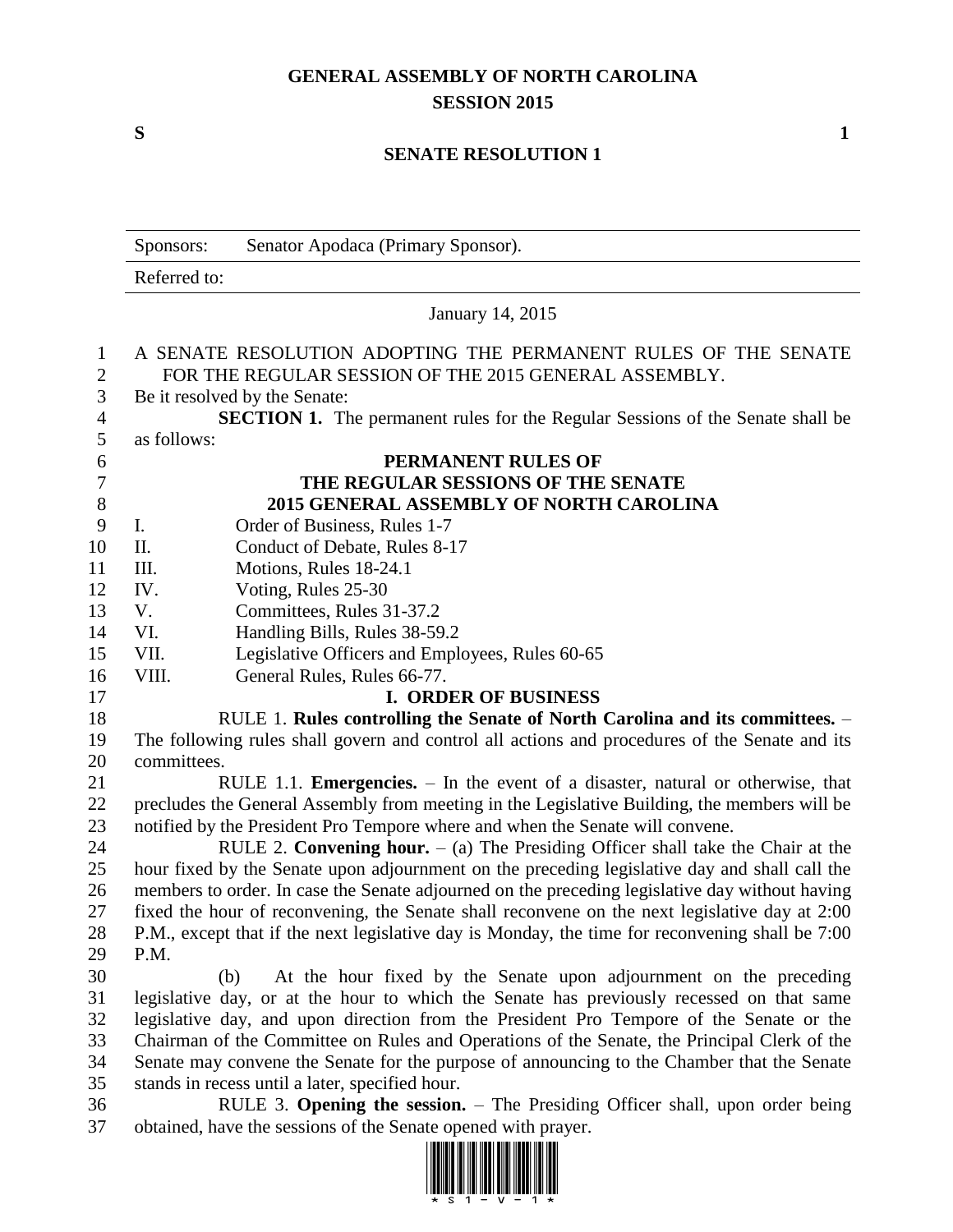RULE 4. **Convening and presiding in absence of President.** – In the absence of the President, the President Pro Tempore or a Senator designated by the President Pro Tempore shall convene or reconvene the Senate and preside, and during such time shall be vested with all powers of the President of the Senate except that of casting a vote in case of a tie when the President Pro Tempore or the designated Presiding Officer has already voted on the question as a Senator. In the event of the absence of the President and President Pro Tempore at any time fixed for the reconvening of the Senate, the Senate shall be called to order by a member designated by the President Pro Tempore, or if no member is designated, by the Deputy President Pro Tempore of the Senate. If no member has been designated and the Deputy President Pro Tempore is also absent, the Senate shall be called to order by the Chair of the Committee on Rules and Operations of the Senate, who shall designate some member to act as Presiding Officer. The Principal Clerk of the Senate may convene the Senate for the purpose of notifying the Chamber that the Senate stands in recess pursuant to Rule 2(b) of these Rules. RULE 5. **Quorum.** – (a) A quorum consists of a majority of all the qualified members of the Senate. (b) When a lesser number than a quorum convenes, the Senators present may send the Sergeant-at-Arms or any person, for any or all absent Senators, as a majority of the Senators present determines. RULE 6. **Approval of Journal.** – After the prayer, and upon appearance of a quorum, the Presiding Officer shall cause the Journal of the preceding day to be read and approved, unless the President Pro Tempore or, in the President Pro Tempore's absence, the Deputy President Pro Tempore of the Senate or some member of the Senate by motion sustained by a majority of the members present, has the reading thereof dispensed with and the same approved as written. RULE 7. **Order of business.** – After approval of the Journal, the order of business shall be as follows: (1) Reports of standing committees. 28 (2) Reports of select committees. (3) Introduction of bills, petitions, and resolutions. (4) Messages from the House of Representatives. (5) Veto messages from the Governor. (6) Unfinished business of preceding day. (7) Special orders. (8) General orders: a. Local bills in numerical order, Senate bills first: 1. Third reading roll call and electronic voting system votes. 2. Second reading roll call and electronic voting system votes. 3. Second reading viva voce. 4. Third reading viva voce. b. Public bills in numerical order, Senate bills first: 41 1. Third reading roll call and electronic voting system votes. 2. Second reading roll call and electronic voting system votes. 43 3. Second reading viva voce. 4. Third reading viva voce. **II. CONDUCT OF DEBATE** RULE 8. **Presiding Officer to maintain order.** – The Presiding Officer shall have general direction of the Hall of the Senate and shall be authorized to take such action as is necessary to maintain order, and in case of any disturbance or disorderly conduct in the galleries or lobbies, the Presiding Officer shall have the power to order those areas cleared.

RULE 9. (Reserved for future use).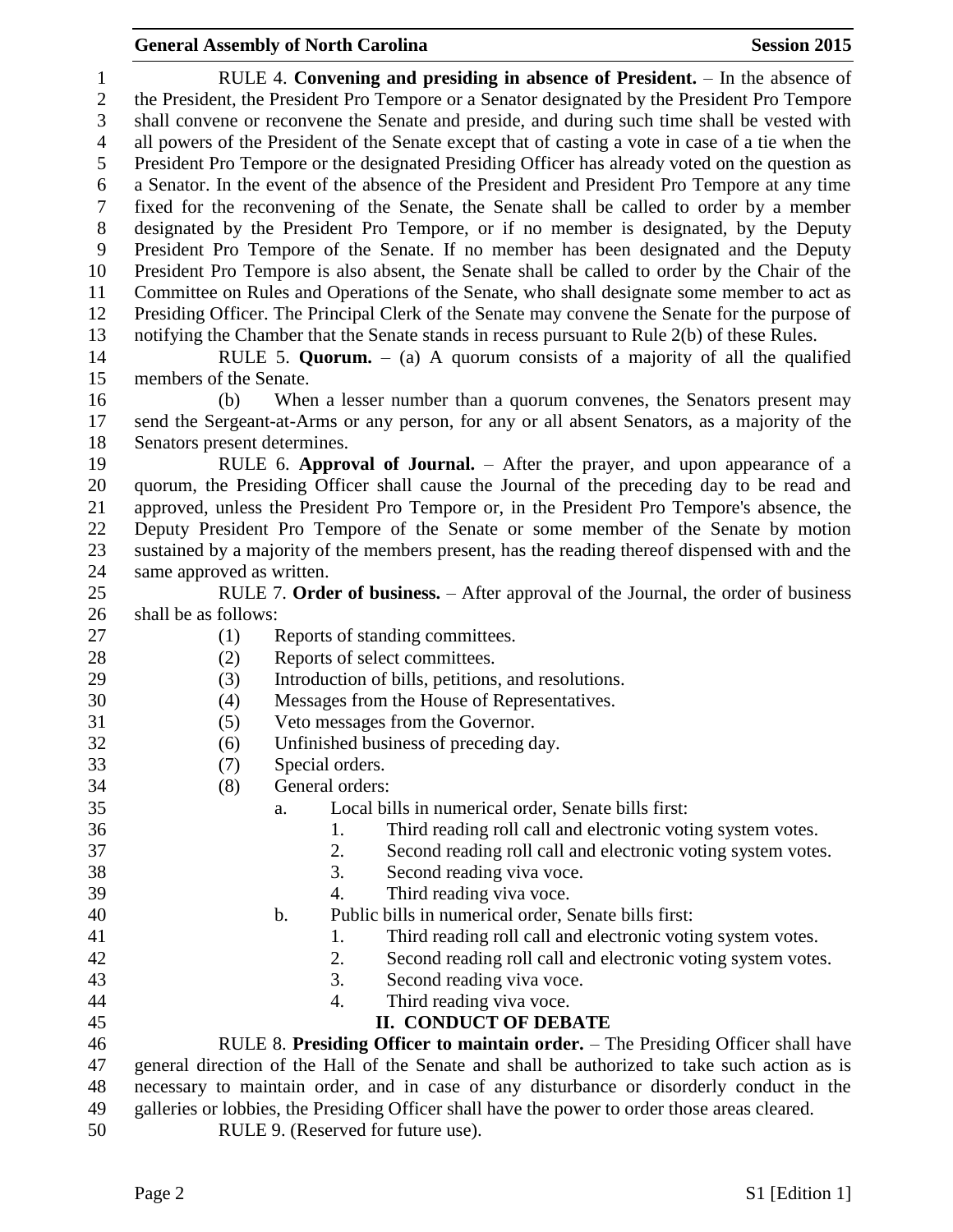RULE 10. **Points of order.** – (a) The Presiding Officer shall preserve order and decorum and proceed with the business of the Senate according to the rules adopted. The Presiding Officer shall decide all questions of order, subject to an appeal to the Chairman of the Committee on Rules and Operations of the Senate, whose decision may be appealed to the Senate by any member, on which appeal no member shall speak more than once unless by leave of the Senate. A two-thirds vote of the membership of the Senate present and voting is necessary to sustain any appeal from the ruling of the Chairman of the Committee on Rules and Operations of the Senate.

 (b) In the event the Senate Rules do not provide for or cover any point of order raised by any Senator, the rules of the United States House of Representatives shall govern.

 (c) When a Senator is called to order, that Senator shall take the assigned seat until the Presiding Officer determines whether that Senator was in order or not; if decided to be out of order, that Senator shall not proceed without the permission of the Senate; and every question of order shall be decided by the Presiding Officer, subject to an appeal to the Chairman of the Committee on Rules and Operations of the Senate, whose decision may be appealed to the Senate by any Senator; and if a Senator is called to order for words spoken, the words to which an exception is made shall be immediately preserved by the Principal Clerk, so that the Presiding Officer, Chairman of the Committee on Rules and Operations of the Senate, or Senate may be better able to judge the matter.

 RULE 11. **Debating and voting by Lieutenant Governor.** – The Lieutenant Governor, as President of the Senate, being a Constitutional Officer, shall not have the right to debate any question or to address the Senate upon any proposition unless by permission of the majority of members present and shall have the right to vote only when there is a tie vote upon any question or election.

 RULE 12. **Obtaining recognition.** – (a) When any Senator is about to speak in debate or deliver any matter to the Senate, that Senator shall rise and respectfully address the Presiding Officer. No member shall speak further until recognized by the Presiding Officer. The Presiding Officer shall recognize the first to rise and, when two or more members rise at the same time, the Presiding Officer shall name the member to speak, giving priority to the President Pro Tempore, the Deputy President Pro Tempore, or the Chair of the Committee on Rules and Operations of the Senate.

 (b) A Senator who has the floor may yield the floor to another Senator only for the purpose of allowing another Senator to state a question. Only the Presiding Officer may award the floor to any Senator.

 (c) A Senator who has obtained the floor may be interrupted only for the following reasons:

- (1) A request that the member speaking yield for a question;
- 
- (2) A point of order; or (3) A parliamentary inquiry.

- (d) When a Senator refers to a bill, the bill number and short title must be used.
- RULE 13. (Reserved for future use).

 RULE 14. **Limitations on individual debate.** – (a) No Senator shall speak on the same reading more than twice on the main question, nor longer than 30 minutes for the first speech and 15 minutes for the second speech. No Senator shall speak on the same reading more than once on any motion or appeal, and then no longer than 10 minutes.

 (b) With leave of the Senate, any member of the Senate may address the Senate from the well of the Senate.

 RULE 15. **Questions of personal privilege; explanation of vote.** – (a) Upon recognition by the Presiding Officer for that purpose, any Senator may speak to a question of personal privilege for a time not exceeding three minutes, and may use some or all of that time to explain to the Senate a "Senatorial Statement of Personal Privilege." Upon motion supported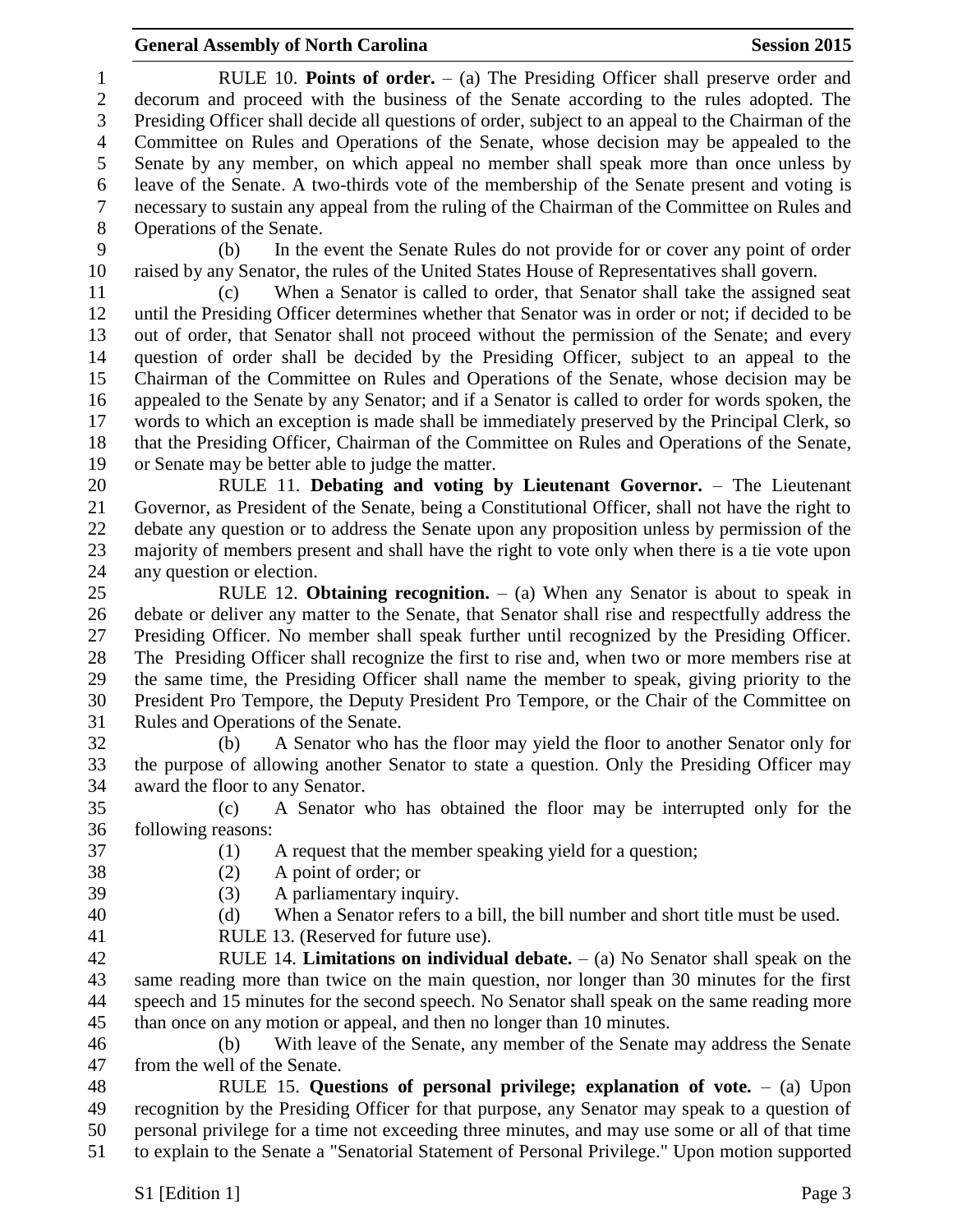by a majority present and voting, that statement may be spread upon the Journal. Neither personal privilege nor a Senatorial Statement of Personal Privilege may be used to explain a vote, debate a bill, or in any way disrupt the regular business of the Senate, nor shall such opportunities be used to solicit support or sponsors for any bill. The format of Senatorial Statements of Personal Privilege shall be prescribed by the Chairman of the Committee on Rules and Operations of the Senate, but in any case shall speak only in the voice of the Senator submitting it. The Presiding Officer shall determine if the question raised is one of privilege and shall, without the point of order being raised, enforce this rule, subject to an appeal to the Chairman of the Committee on Rules and Operations of the Senate whose decision may be appealed to the Senate by any Senator, on which appeal no member shall speak more than once unless by leave of the Senate. A two-thirds vote of the membership of the Senate present and voting is necessary to sustain any appeal from the ruling of the Chairman of the Committee on Rules and Operations of the Senate. (b) Any Senator may explain that Senator's vote on any bill that day by obtaining permission of the Presiding Officer after the final vote is taken. No more than three minutes shall be consumed in such explanation. (c) Questions of personal privilege and explanations of vote shall be the last orders of the Senate's business that day. RULE 16. (Reserved for future use). RULE 17. **General decorum.** – (a) Male Senators and male visitors shall not wear any head covering in the Senate Chamber while the Senate is in session, unless one's religion requires his head to be covered. All persons on the Senate floor while the Senate is in session shall be dressed in business attire, including coat and tie for men. (b) No derogatory remark reflecting personally upon any Senator shall be in order upon the floor of the Senate unless preceded by a motion or resolution of censure. (c) When the Presiding Officer is putting a question, or a division by counting is in progress, no Senator shall walk out of or across the Chamber, nor when a Senator is speaking, pass between that Senator and the Presiding Officer. (d) When a motion to adjourn or for recess is affirmatively determined, no member or officer shall leave that member or officer's place until adjournment or recess is declared by the Presiding Officer. (e) Smoking shall not be allowed in the Senate Chamber. (f) No remark soliciting the donation of funds for the support of any person or organization shall be in order upon the floor of the Senate, unless the remark has some relevance to a bill or resolution before the body. No article of any kind soliciting business or donations may be placed by any person anywhere in the Senate Chamber or in any Senate office. (g) The President Pro Tempore may authorize and provide for the broadcasting of Senate sessions via television or Internet. (h) Reading of newspapers, magazines, periodicals, or books shall not be permitted while the Senate is in session. This rule does not prohibit the use of electronic devices, the use of quotations during debate or for personal privilege. (i) The operation of: a. Vocal wireless communication devices, or b. Any other electronic devices whose sound cannot be muted, are prohibited on the floor or in the gallery while the Senate is in session.

 (j) No member of the Senate shall place any item on another Senator's Chamber desk or in another Senator's office unless the item conspicuously displays the name of the Senator placing the item.

 (k) No person other than the member, the member's legislative assistant, or the Principal Clerk's office or staff under the direction of the Principal Clerk, shall place any matter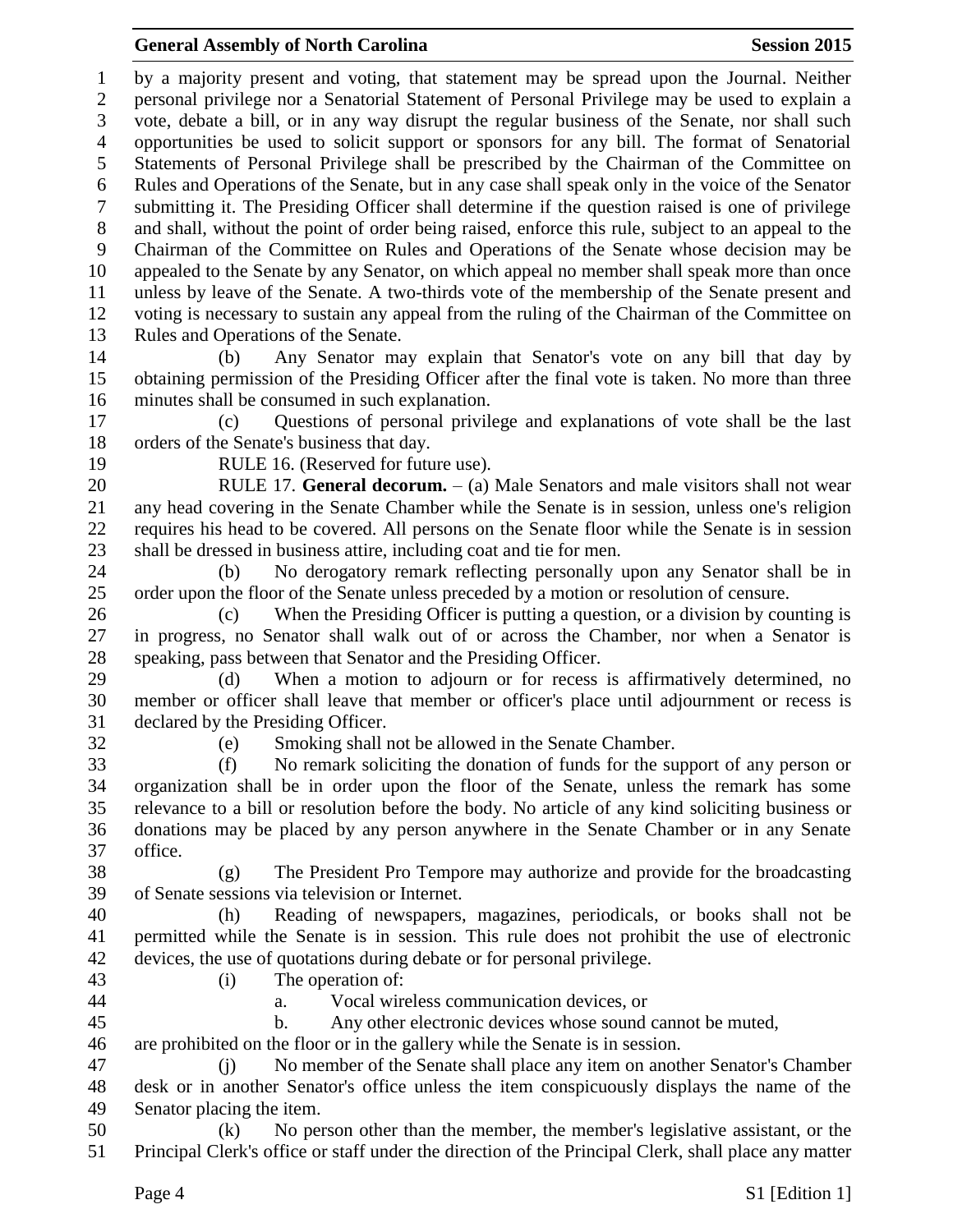|                          | <b>General Assembly of North Carolina</b>                                                                                                                        | <b>Session 2015</b> |
|--------------------------|------------------------------------------------------------------------------------------------------------------------------------------------------------------|---------------------|
| $\mathbf{1}$             | on the member's Chamber desk, then only materials relevant to the business of the Senate, or as                                                                  |                     |
| $\overline{2}$           | allowed under subsection (j) of this section.                                                                                                                    |                     |
| 3                        | Neither food nor beverage shall be permitted in the galleries.<br>(1)                                                                                            |                     |
| $\overline{\mathcal{A}}$ | <b>III. MOTIONS</b>                                                                                                                                              |                     |
| 5                        | RULE 18. Motions generally. - Any motion shall be reduced to writing, if                                                                                         |                     |
| 6                        | requested by the Presiding Officer or a Senator, and read by the Presiding Officer or Reading                                                                    |                     |
| $\tau$                   | Clerk before the same is debated. Any motion may be withdrawn by the introducer at any time                                                                      |                     |
| $8\,$                    | before decision or amendment. No motion relating to a bill shall be in order which does not                                                                      |                     |
| 9                        | identify the bill by its number and short title. Except as otherwise specifically provided in these                                                              |                     |
| 10                       | rules, no second is required.                                                                                                                                    |                     |
| 11                       | RULE 19. Motion; order of precedence. – When a question is before the Senate,                                                                                    |                     |
| 12                       | no motion shall be received except those herein specified, which motions shall have precedence                                                                   |                     |
| 13                       | as follows:                                                                                                                                                      |                     |
| 14                       | To adjourn.<br>(1)                                                                                                                                               |                     |
| 15                       | To resolve into the Committee of the Whole Senate.<br>(2)                                                                                                        |                     |
| 16                       | (3)<br>To lay on the table.                                                                                                                                      |                     |
| 17                       | (4)<br>For the previous question.                                                                                                                                |                     |
| 18                       | To postpone indefinitely.<br>(5)                                                                                                                                 |                     |
| 19                       | To postpone to a certain day.<br>(6)                                                                                                                             |                     |
| 20                       | To re-refer to a standing committee.<br>(7)                                                                                                                      |                     |
| 21                       | To refer to a select committee.<br>(8)                                                                                                                           |                     |
| 22                       | (9)<br>To amend.                                                                                                                                                 |                     |
| 23                       | RULE 20. Motions requiring a second. $-$ The motions to adjourn, to resolve into                                                                                 |                     |
| 24                       | the Committee of the Whole Senate, to lay on the table, and to call for the previous question                                                                    |                     |
| 25                       | shall be seconded and decided without debate.                                                                                                                    |                     |
| 26                       | RULE 21. Motions to postpone to certain day and to commit. $-$ The respective                                                                                    |                     |
| 27                       | motions to postpone to a certain day, to resolve into the Committee of the Whole Senate, or to                                                                   |                     |
| 28                       | commit to a standing or select committee shall preclude debate on the main question.                                                                             |                     |
| 29                       | RULE 22. Motion to substitute. - Subject to Rule 19, a member may offer a                                                                                        |                     |
| 30                       | motion to substitute to any motion, except the motions for the previous question, to table, to                                                                   |                     |
| 31                       | resolve into the Committee of the Whole Senate, or to adjourn. No motion to substitute shall be                                                                  |                     |
| 32                       | offered to a motion to substitute.                                                                                                                               |                     |
| 33                       | RULE 23. Motion for previous question. $-$ (a) The previous question may be                                                                                      |                     |
| 34                       | moved upon a pending single motion, any pending amendment or amendments, and/or the                                                                              |                     |
| 35                       | pending bill to its passage on that reading or all readings or the pending resolution to its                                                                     |                     |
| 36                       | adoption. An authorized Senator moving the previous question shall specify to what the motion                                                                    |                     |
| 37                       | applies. Unless specified, the motion shall be deemed to apply to the current question.                                                                          |                     |
| 38                       | The previous question shall be as follows: "Shall the main question be now<br>(b)                                                                                |                     |
| 39                       | put?" and until it is decided shall preclude all amendments and debate. If this question is                                                                      |                     |
| 40<br>41                 | decided in the affirmative, the "main question" shall be on the passage of the bill, resolution, or                                                              |                     |
| 42                       | other matter under consideration; but when amendments are pending, the question shall be                                                                         |                     |
| 43                       | taken upon such amendments in their inverse order, without further debate or amendment.                                                                          |                     |
| 44                       | Only one of the following Senators may move the previous question:<br>(c)<br>The chair of the committee submitting the report on the bill or other matter<br>(1) |                     |
| 45                       | under consideration;                                                                                                                                             |                     |
| 46                       | The member introducing the bill or other matter under consideration;<br>(2)                                                                                      |                     |
| 47                       | The member in charge of the measure, who shall be designated by the chair<br>(3)                                                                                 |                     |
| 48                       | of the committee reporting the same to the Senate at the time the bill or other                                                                                  |                     |
| 49                       | matter under consideration is reported to the Senate or taken up for                                                                                             |                     |
| 50                       | consideration;                                                                                                                                                   |                     |
| 51                       | The Chair of the Committee on Rules and Operations of the Senate; or<br>(4)                                                                                      |                     |
|                          |                                                                                                                                                                  |                     |
|                          | S1 [Edition 1]                                                                                                                                                   | Page 5              |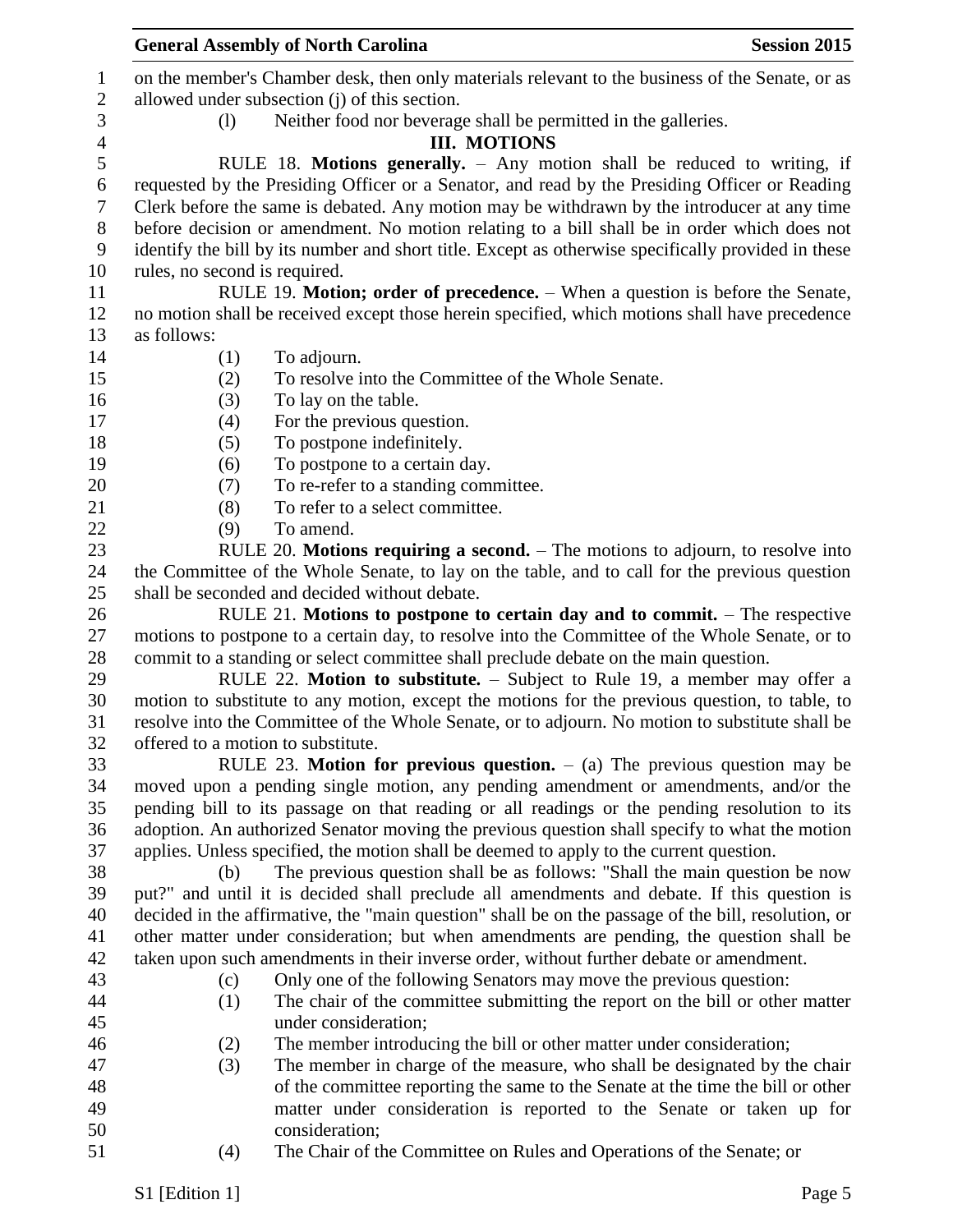|                |                           | <b>General Assembly of North Carolina</b>                                                            | <b>Session 2015</b> |
|----------------|---------------------------|------------------------------------------------------------------------------------------------------|---------------------|
| $\mathbf{1}$   | (5)                       | The President Pro Tempore.                                                                           |                     |
| $\mathbf{2}$   |                           | RULE 24. Motion to reconsider. $-$ (a) When a question has been once put and                         |                     |
| $\mathfrak{Z}$ |                           | decided, any Senator who voted in the majority may move to reconsider the vote thereof. No           |                     |
| $\overline{4}$ |                           | motion for reconsideration shall be in order unless made on the same day or in the next              |                     |
| 5              |                           | following legislative day on which the vote took place. When the next legislative day has by         |                     |
| 6              |                           | motion of the Senate been restricted as to matters which may be considered, a motion to              |                     |
| $\tau$         |                           | reconsider shall be in order on the next succeeding day upon which regular business is               |                     |
| $8\,$          |                           | conducted. No question shall be reconsidered more than once.                                         |                     |
| 9              | (b)                       | Notwithstanding subsection (a) of this rule, a motion to reconsider is in order                      |                     |
| 10             |                           | at any time if made by the Chair of the Committee on Rules and Operations of the Senate or the       |                     |
| 11             |                           | President Pro Tempore for the sole purpose of correcting grammatical errors in bills in the          |                     |
| 12             | possession of the Senate. |                                                                                                      |                     |
| 13             | (c)                       | If a bill has gone out of the possession of the Senate and a motion to                               |                     |
| 14             |                           | reconsider under these rules is passed, the bill shall not be enrolled unless it again passes third  |                     |
| 15             |                           | reading. The Principal Clerk shall notify the House of Representatives and the Enrolling Clerk       |                     |
| 16             |                           | of any action under this subsection.                                                                 |                     |
| 17             |                           |                                                                                                      |                     |
| 18             |                           | RULE 24.1. Motion to adjourn or stand in recess; standard stipulations. $- A$                        |                     |
|                |                           | motion to adjourn or stand in recess subject to the standard stipulations shall constitute a         |                     |
| 19             |                           | motion to adjourn or stand in recess subject to the introduction of bills, referral and re-referral  |                     |
| 20             |                           | of bills, the reading of Senatorial Statements, and messages from the Governor.                      |                     |
| 21             |                           | <b>IV. VOTING</b>                                                                                    |                     |
| 22             |                           | RULE 25. Use of electronic voting system. $-$ (a) Votes on the following questions                   |                     |
| 23             |                           | shall be taken on the electronic voting system, and the ayes and noes shall be recorded on the       |                     |
| 24             | Journal:                  |                                                                                                      |                     |
| 25             | (1)                       | All questions on which the Constitution of North Carolina requires that the                          |                     |
| 26             |                           | ayes and noes be taken and recorded on the Journal;                                                  |                     |
| 27             | (2)                       | All questions on which a call for the ayes and noes under Rule 26(b) has                             |                     |
| 28             |                           | been sustained;                                                                                      |                     |
| 29             | (3)                       | Second and third readings of bills proposing amendment of the Constitution                           |                     |
| 30             |                           | of North Carolina; and                                                                               |                     |
| 31             | (4)                       | The vote on approval of a bill that was vetoed by the Governor.                                      |                     |
| 32             | (b)                       | Votes on the following questions shall be taken on the electronic voting                             |                     |
| 33             |                           | system, and the resulting totals shall be recorded on the Journal:                                   |                     |
| 34             | (1)                       | Second reading of all public bills, all amendments to public bills offered                           |                     |
| 35             |                           | after second reading, third reading if a public bill was amended after second                        |                     |
| 36             |                           | reading, and all conference reports on public bills.                                                 |                     |
| 37             | (2)                       | Any other question upon direction of the Presiding Officer or upon motion                            |                     |
| 38             |                           | of any Senator supported by one-fifth of the Senators present.                                       |                     |
| 39             | (c)                       | When the electronic voting system is used, the Presiding Officer shall fix                           |                     |
| 40             |                           | and announce the time, not to exceed one minute, which shall be allowed for voting on the            |                     |
| 41             |                           | question before the Senate. The system shall be set to lock automatically and to record the vote     |                     |
| 42             |                           | when that time has expired. Once the system has locked and recorded a vote, the vote shall be        |                     |
| 43             | printed by the system.    |                                                                                                      |                     |
| 44             | (d)                       | The voting station at each Senator's desk in the Chamber shall be used only                          |                     |
| 45             |                           | by the Senator to whom the station is assigned. Under no circumstances shall any other person        |                     |
| 46             |                           | vote at a Senator's station. It is a breach of the ethical obligation of a Senator either to request |                     |
| 47             |                           | that another vote at the requesting Senator's station or to vote at another Senator's station. The   |                     |
| 48             |                           | Presiding Officer shall enforce this rule without exception.                                         |                     |
| 49             | (e)                       | When the electronic voting system is used, the Presiding Officer shall state                         |                     |
| 50             |                           | the question and shall then state substantially the following: "All in favor vote 'aye'; all opposed |                     |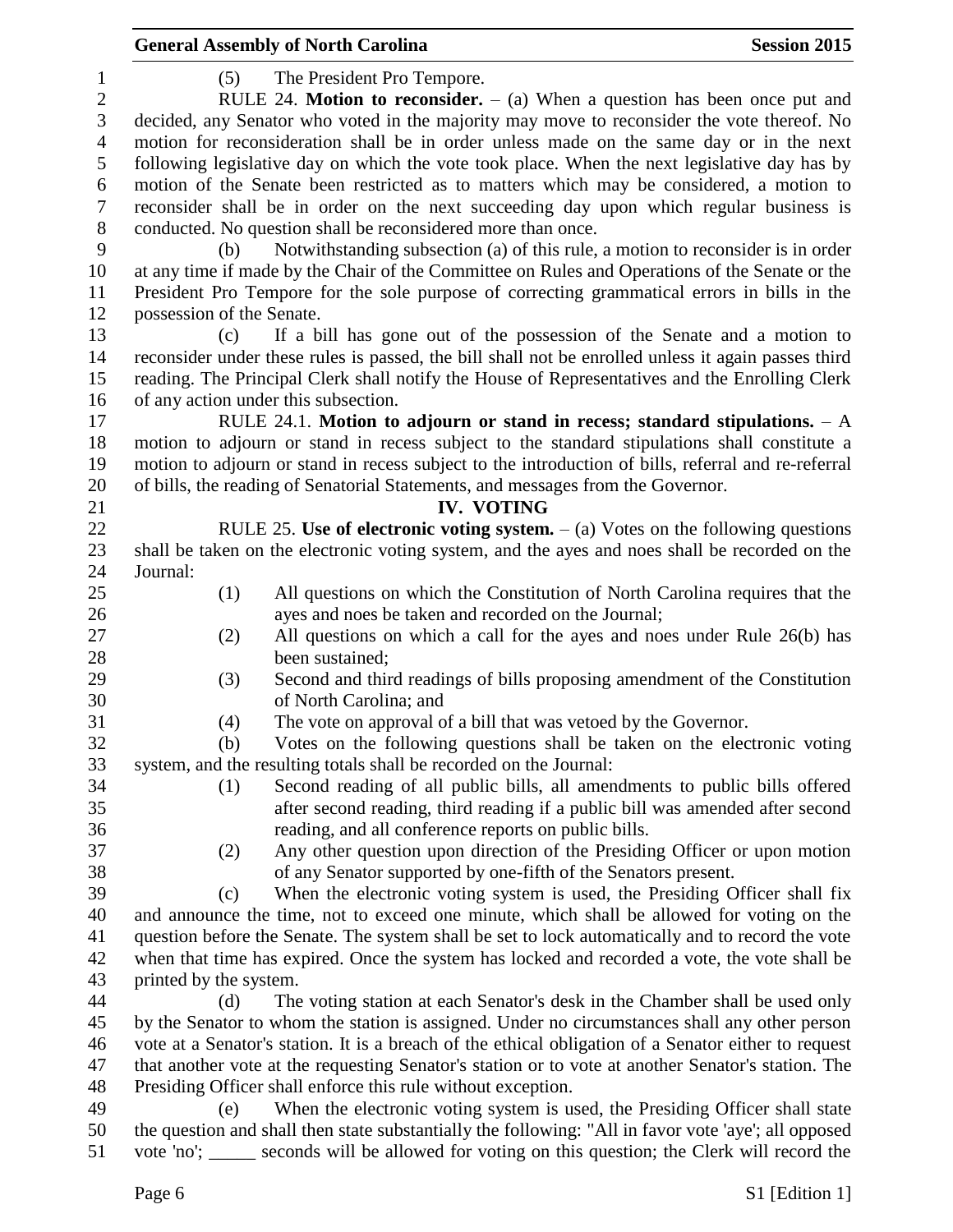vote." After the machine locks and records the vote, the Presiding Officer shall announce the vote and declare the result, and no member may vote thereafter.

 (f) One copy of the machine printout of the vote record shall be filed in the Office of the Principal Clerk, and one copy shall be filed in the Legislative Library where it shall be open to public inspection.

 (g) When the Presiding Officer ascertains that the electronic voting system is inoperative before a vote is taken or while a vote is being taken on the electronic system, the Presiding Officer shall announce that fact to the Senate, and any partial electronic system voting record shall be voided. In such a case, if the Constitution of North Carolina or the Rules of the Senate require a call of the ayes and noes, the Clerk shall call the roll of the Senate, and the ayes and noes shall be taken manually and shall be recorded on the Journal. All other votes shall be taken as prescribed in Senate Rule 26. If, after a vote is taken on the electronic system, it is discovered that a malfunction caused an error in the electronic system printout, the Presiding Officer shall direct the Reading Clerk and the Principal Clerk to verify and correct the printout record and so advise the Senate.

 (h) For the purpose of identifying motions on which the vote is taken on the electronic system (the identification codes having no relation to the order of precedence of motions), the motions are coded as follows:

- 19 (1) To lay on the table.
- (2) To resolve into the Committee of the Whole Senate.
- 
- 21 (3) For the previous question.
- 22 (4) To postpone indefinitely.
- 23 (5) To postpone to a day certain.
- 24 (6) To refer to a committee.
- (7) To reconsider.
- (8) To adopt.
- 27 (9) To concur.
- 28 (10) To take from the table.
- 
- (11) Miscellaneous.

 RULE 26. **Voice votes; call for division; call for ayes and noes.** – (a) When the electronic voting system is not used, all votes on which a call of the roll of the Senate is not required shall be taken by voice vote. The question shall be put as follows: "Those in favor say 'aye'," and, after the affirmative vote is expressed, "Opposed 'no'"; after which the Presiding Officer shall announce the result. If a division on any vote is desired, it must be called for immediately before the result of the voting is announced on any question, and, upon such call, the Presiding Officer shall require the members to stand and be counted for and against the proposition under consideration.

 (b) The ayes and the noes may be called for on any question before the vote is taken. If a Senator desires the ayes and noes recorded on the Journal on a question, that Senator shall address the Presiding Officer and obtain recognition and say, "Upon that question I call for the ayes and noes." Whereupon the Presiding Officer shall say, "Is the call sustained?" If one-fifth of the remaining Senators present then stand, the vote shall be taken on the electronic voting system if it is operative, and the ayes and noes shall be recorded on the Journal. If the electronic voting system is inoperative, the roll of the Senate shall be called and the ayes and noes taken manually and recorded on the Journal. If fewer than one-fifth of the Senators present stand to sustain the call, the Presiding Officer shall announce, "An insufficient number up," and a vote by electronic voting or by voice, whichever is appropriate under the Rules of the Senate, shall be taken.

RULE 27. (Reserved for future use).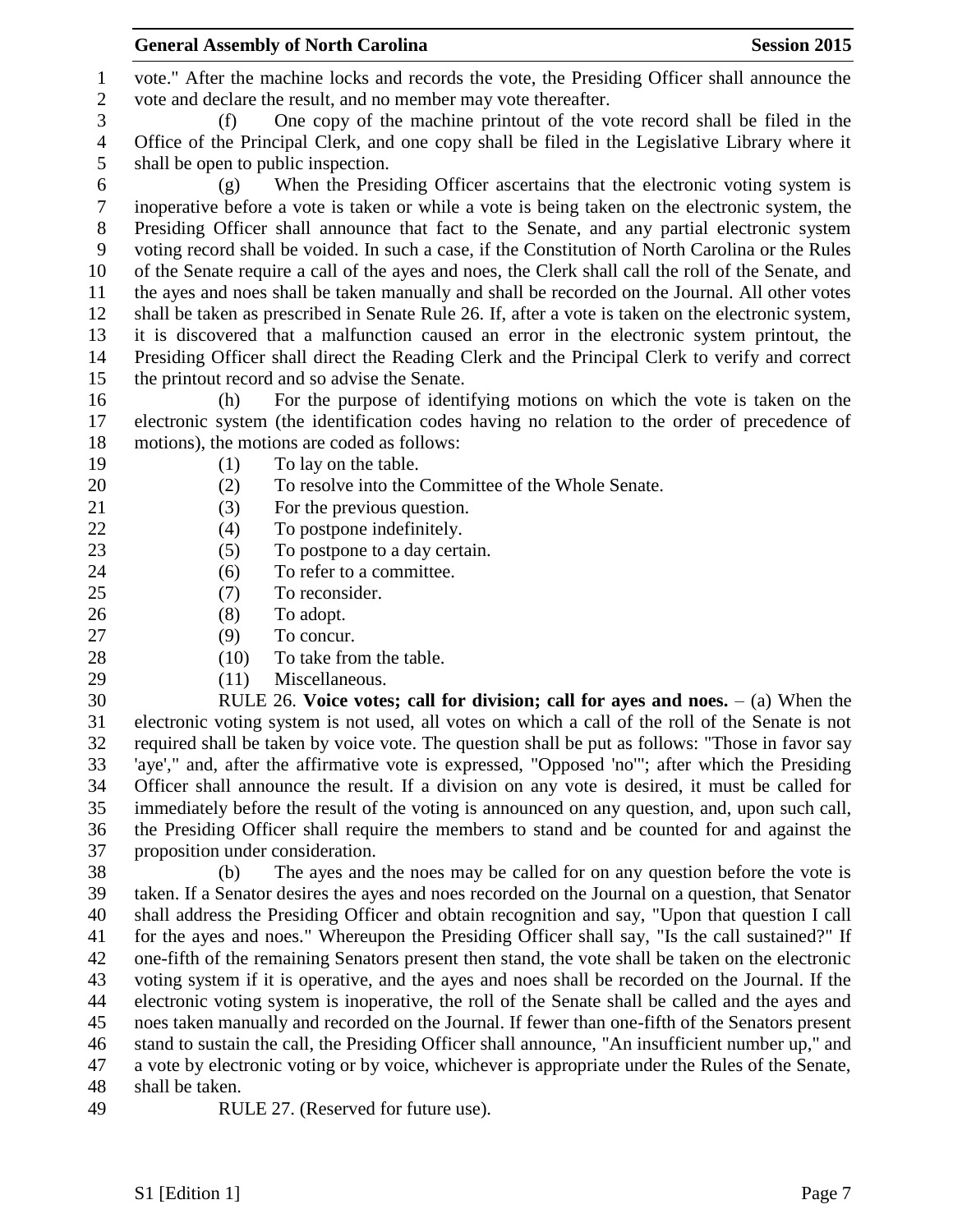|                | <b>Session 2015</b><br><b>General Assembly of North Carolina</b>                                   |
|----------------|----------------------------------------------------------------------------------------------------|
| 1              | RULE 28. Dividing question. $-$ (a) If a bill is subject to division into separate parts           |
| $\sqrt{2}$     | so that each part states a separate and distinct proposition capable of standing alone, a Senator  |
| 3              | may move that the question be divided. The motion shall:                                           |
| $\overline{4}$ | Be in writing,<br>(1)                                                                              |
| 5              | Be submitted to the Principal Clerk at the time the motion is made, and<br>(2)                     |
| 6              | Clearly state how the question is to be divided.<br>(3)                                            |
| 7              | Upon a majority vote of the Senators present and voting, the motion shall be adopted.              |
| 8              | If the motion to divide the question is adopted, then there shall be no further<br>(b)             |
| 9              | amendment or debate on any of the distinct propositions.                                           |
| 10             | If the question is divided and any part thereof fails, then the bill or resolution<br>(c)          |
| 11             | and any pending amendments shall be removed from the calendar and re-referred to the               |
| 12             | committee from which the bill or resolution was reported.                                          |
| 13             | Only one motion to divide the question shall be in order during consideration<br>(d)               |
| 14             | of a bill or resolution.                                                                           |
| 15             | RULE 29. Duty to vote; excuses. $-$ (a) Every Senator who is within the Senate                     |
| 16             | Chamber when the question is stated by the Presiding Officer shall vote thereon unless that        |
| 17             | Senator is excused by the Senate.                                                                  |
| 18             | A Senator who is a member of a committee shall, upon request, be excused<br>(b)                    |
| 19             | from deliberations and voting on the bill while it is before the committee. The Senator must       |
| 20             | make the request to the chair of the committee when the bill is first taken up for consideration   |
| 21             | and before any motion or vote on the bill or any amendment to the bill. The Senator making the     |
| 22             | request for excuse in committee must renew that request for excuse on the floor of the Senate      |
| 23             | as set forth in this rule.                                                                         |
| 24             | Any Senator may move to be excused at any time from voting on any matter.<br>(c)                   |
| 25             | The Senator may make a brief statement of the reasons for the motion which question shall be       |
| 26             | taken without debate on the motion.                                                                |
| 27             | The Senator may send forward to the Principal Clerk, on a form provided by<br>(d)                  |
| 28             | the Clerk, a concise statement of the reason for the motion, and the Clerk shall include this      |
| 29             | statement in the Journal.                                                                          |
| 30             | The Senator so excused shall not debate the bill or any amendment to the<br>(e)                    |
| 31             | bill, vote on the bill, offer or vote on any amendment to the bill, or offer or vote on any motion |
| 32             | concerning the bill at that reading, any subsequent reading, or any subsequent consideration of    |
| 33             | the bill.                                                                                          |
| 34             | A Senator may move that the excuse of that Senator from deliberations on a<br>(f)                  |
| 35             | particular bill be withdrawn, which question shall be determined without debate.                   |
| 36             | A motion to be excused or for the withdrawal of an excuse shall be taken<br>(g)                    |
| 37             | without debate.                                                                                    |
| 38             | A motion by any Senator to change that Senator's vote must be made on the<br>(h)                   |
| 39             | same legislative day as the vote is taken. This subsection may not be suspended.                   |
| 40             | RULE 30. (Reserved for future use).                                                                |
| 41             | <b>V. COMMITTEES</b>                                                                               |
| 42             | RULE 31. Appointment of committees. - The President Pro Tempore of the                             |
| 43             | Senate shall have the exclusive right and authority to appoint the membership of all               |
| 44             | committees, regular and select, and to appoint committee chairs and vice-chairs and to establish   |
| 45             | select committees, but this does not exclude the right of the Senate by resolution to establish    |
| 46             | select committees. Upon the recommendation of the Committee on Rules and Operations of the         |
| 47             | Senate, the Senate may alter the name, number, and composition of the standing committees by       |
| 48             | a majority vote of the Senators present and voting.                                                |
| 49             | RULE 32. List of standing/select committees. – The standing committees shall be:                   |
| 50             | <b>Agriculture/Environment/Natural Resources</b>                                                   |
| 51             | <b>Appropriations/Base Budget</b>                                                                  |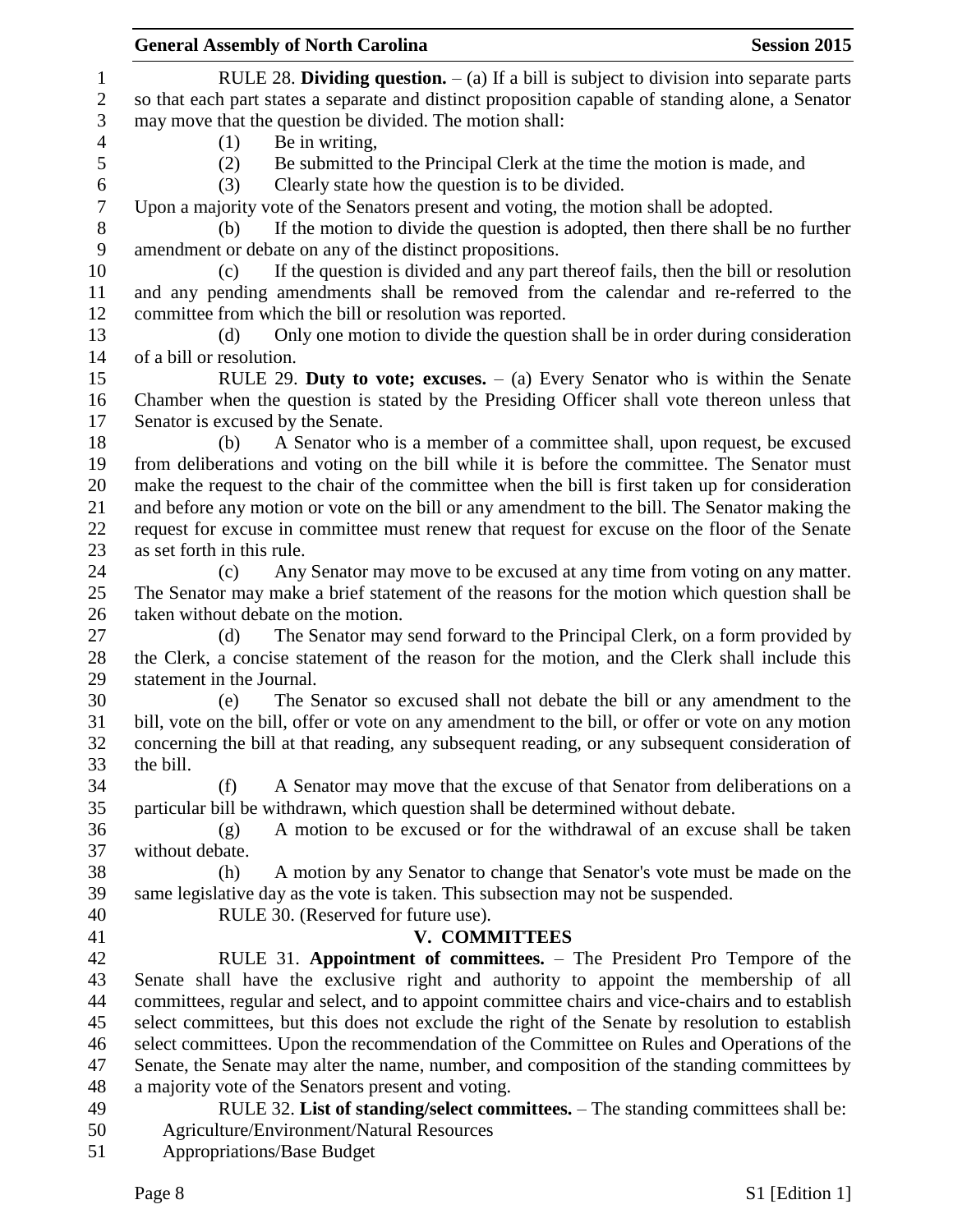| <b>Session 2015</b><br><b>General Assembly of North Carolina</b>                                  |
|---------------------------------------------------------------------------------------------------|
| Appropriations on Department of Transportation                                                    |
| Appropriations on Education/Higher Education                                                      |
| Appropriations on General Government and Information Technology                                   |
| Appropriations on Health and Human Services                                                       |
| Appropriations on Justice and Public Safety                                                       |
| Appropriations on Natural and Economic Resources                                                  |
| Commerce                                                                                          |
| Committee of the Whole Senate                                                                     |
| <b>Education/Higher Education</b>                                                                 |
| Finance                                                                                           |
| <b>Health Care</b>                                                                                |
| Insurance                                                                                         |
| Judiciary I                                                                                       |
| Judiciary II                                                                                      |
| <b>State and Local Government</b>                                                                 |
| Pensions & Retirement and Aging                                                                   |
| <b>Program Evaluation</b>                                                                         |
| Redistricting                                                                                     |
| Rules and Operations of the Senate                                                                |
| Transportation                                                                                    |
| Ways & Means                                                                                      |
| Workforce and Economic Development                                                                |
| RULE 33. Notice of committee meetings. $-$ (a) Public notice of all committee                     |
| meetings shall be given in the Senate. The required notice may be waived as to any meeting by     |
| the attendance at that meeting of all of the members of the committee or by personal waiver.      |
| The chair of the committee shall notify or cause to be notified the sponsor of<br>(b)             |
| each bill that is set for hearing or consideration before the committee as to the date, time, and |
| place of that meeting.                                                                            |
| The published calendar shall reflect those committee notices received in the<br>(c)               |
| Office of the Principal Clerk prior to 3:30 P.M. or as announced in the daily session.            |
| RULE 34. Membership of committees; quorum. $-$ (a) Membership on standing                         |
| committees shall consist of no fewer than five Senators, including the chairs and vice-chairs     |
| and ranking minority members.                                                                     |
| The President Pro Tempore shall have the exclusive right and authority to determine               |
| the total number of members and the number of members of each political party of each             |
| committee. No Senator shall hold membership on more than 12 standing committees unless the        |
| Committee on Rules and Operations of the Senate provides otherwise.                               |
| A quorum of the Appropriations/Base Budget, Ways and Means, and Finance                           |
| Committees shall consist of a majority of the committee. A quorum of any other committee          |
| shall consist of either the chair and five members or a majority of the committee, whichever is   |
| fewer.                                                                                            |
| The President Pro Tempore and the Deputy President Pro Tempore may<br>(b)                         |
| serve as ex officio members of each Senate committee and subcommittee.                            |
| RULE 35. Roll call vote in committee. $-$ No roll call vote may be taken in any                   |
| committee. The committee chair may vote in committee.                                             |
| RULE 36. Standing committee and standing subcommittee meetings. - No                              |
| committee or subcommittee shall hold a secret meeting. All meetings of committees and             |
| subcommittees shall be open to the public, except as provided in G.S. 143-318.14A(e). In no       |
| event shall final action be taken by any committee or subcommittee except in open session.        |
| RULE 36.1. Committee minutes to Legislative Library. - The chair of a                             |
| committee shall ensure that minutes, in a format and medium approved by the Chairman of the       |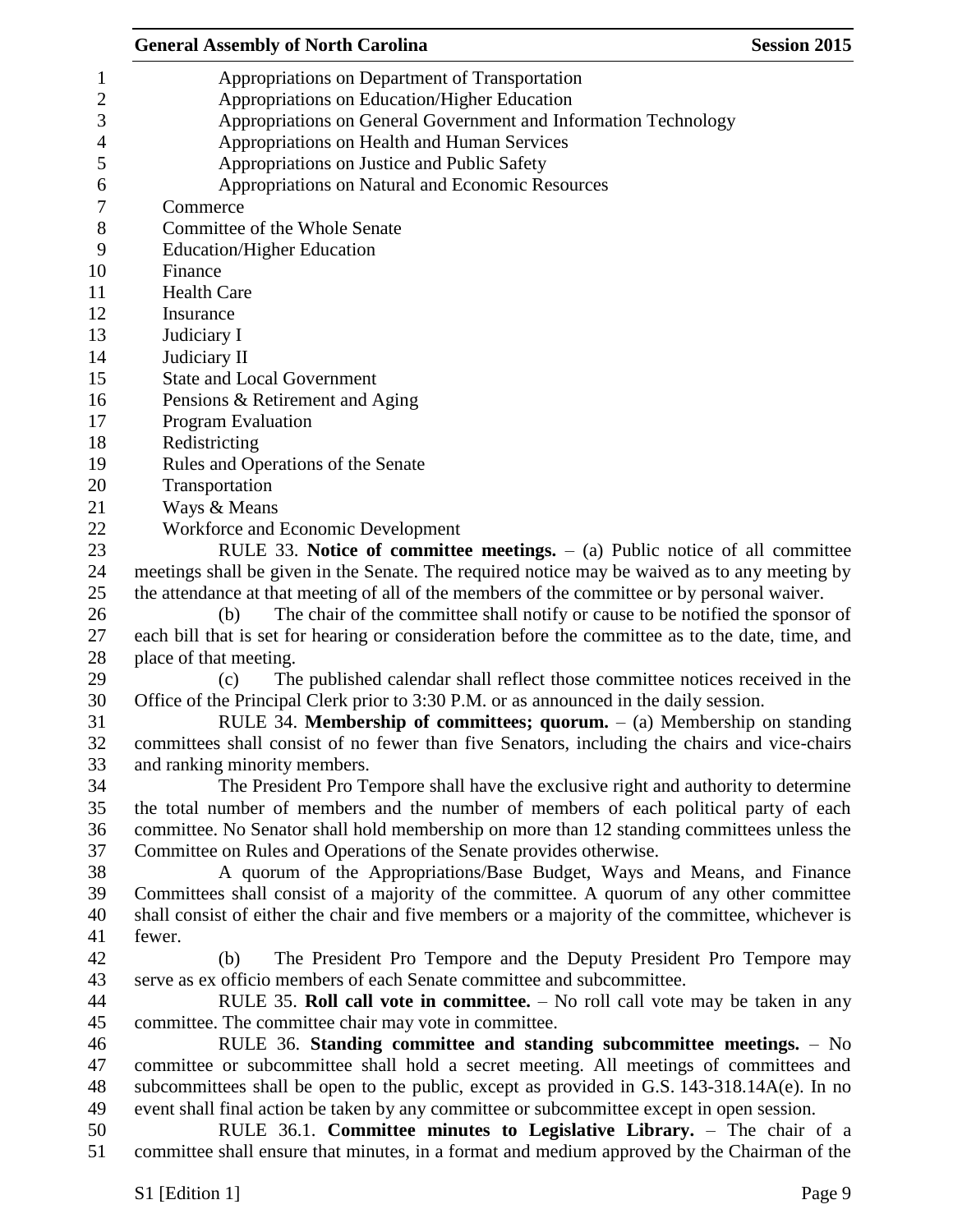Committee on Rules and Operations of the Senate, are compiled for each of the committee's meetings. The minutes shall indicate the number of members present and the actions taken by the committee at the meeting. Not later than 30 days after the adjournment of each session of the General Assembly, the chair shall deliver the minutes to the Legislative Library. The President Pro Tempore of the Senate may grant a reasonable extension of time for filing said minutes upon application of the committee chair.

 RULE 37. **Committee of the Whole Senate.** – Notwithstanding the provisions of Rules 33, 34, and 35, the Senate may resolve into the Committee of the Whole Senate by motion. When such a motion is seconded, the President shall put the question without debate: "Shall the Senate resolve itself into the Committee of the Whole Senate for consideration of \_\_\_\_\_\_\_\_?'', stating the matter or matters identified by the Chair of the Committee on Rules and Operations of the Senate to be considered. Only the President Pro Tempore, the Deputy President Pro Tempore, or the Chair of the Committee on Rules and Operations of the Senate may move to resolve into the Committee of the Whole Senate. The Committee of the Whole Senate shall convene in the Senate Chambers and shall utilize electronic voting. Unless otherwise stated, the Rules and Operations of the Senate apply to the Committee of the Whole Senate and the Principal Clerk of the Senate shall be the Committee Assistant, but shall not record committee activity on the Journal. The Chair shall be the President Pro Tempore of the Senate or his designee.

 RULE 37.1. **Membership, quorum, and voting.** – Every Senator shall be a member of the Committee of the Whole Senate. A quorum of a Committee of the Whole Senate is 26 members.

 RULE 37.2. **Committee Substitutes; Report of the Committee of the Whole Senate; Adjournment.** – (a) The committee of the Whole Senate shall not consider committee substitutes.

 (b) The Chair may entertain a motion that the Committee adjourn after the Chair has announced that the Committee has finished the business for which it was convened.

 (c) The Chair of the Committee of the Whole Senate shall report the bill to the Senate immediately following the adjournment of the Committee, including any amendments that were adopted in the Committee.

 (d) The Chair shall announce the adjournment of the Committee of the Whole Senate and the members shall adjourn and, if the Committee was resolved out of an unadjourned session, the Senate shall resume session.

#### **VI. HANDLING BILLS**

 RULE 38. **Application of rules.** – All provisions of these rules applying to bills, including, but not limited to, provisions governing the introduction, eligibility, and filing of bills, shall apply also to resolutions, memorials, and petitions.

 RULE 39. **Form and copies of bills.** – (a) Unless variation is authorized by the Committee on Rules and Operations of the Senate, bills submitted for introduction shall be in a computer-generated form prepared by the Legislative Services Office and approved by the Committee on Rules and Operations of the Senate.

 (b) Whenever a bill is filed, it shall be submitted to the Principal Clerk in the form of a Senate e-jacket.

 RULE 39.1. **Public and local bills; availability of copies of bills; limitation on local bills becoming public bills.** – (a) A public bill is a bill affecting 15 or more counties. A local bill is one affecting fewer than 15 counties. No public bill and, upon objection by a member, no local bill may be considered unless copies of the bill have been made available to the entire membership of the Senate.

 (b) A local bill that has become a public bill shall not be considered in the Senate unless one of the following applies: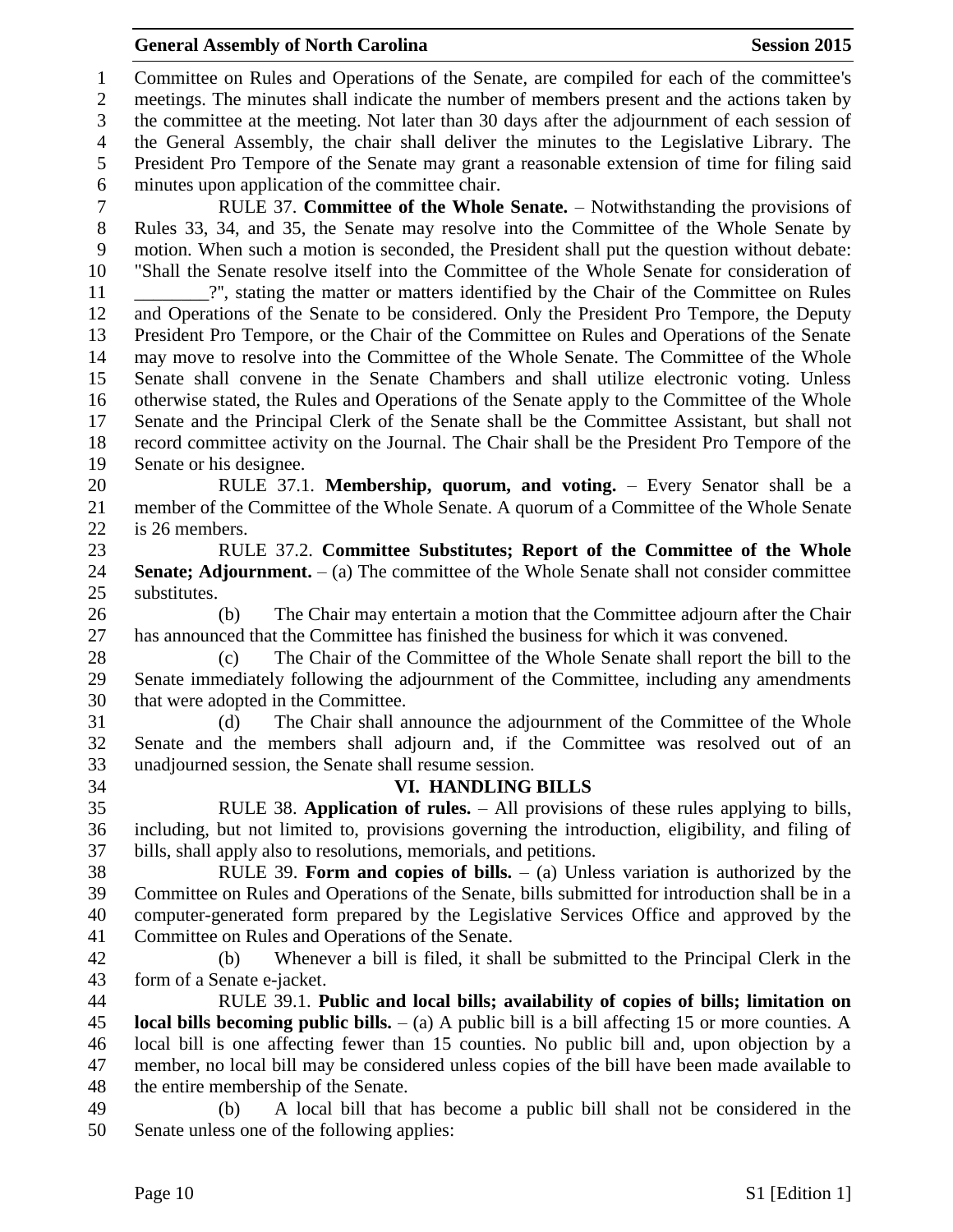|                | <b>General Assembly of North Carolina</b><br><b>Session 2015</b>                                                                                                 |
|----------------|------------------------------------------------------------------------------------------------------------------------------------------------------------------|
| 1              | (1)<br>The North Carolina Constitution prescribes that the bill as filed must be a                                                                               |
| $\overline{2}$ | public bill because of its subject matter.                                                                                                                       |
| 3              | The bill became a public bill because counties were added, but the bill<br>(2)                                                                                   |
| $\overline{4}$ | relates to the subject matter contained in the original bill.                                                                                                    |
| 5              | RULE 40. <b>Introduction of bills.</b> $-$ (a) Pursuant to G.S. 120-11.1, on January 14,                                                                         |
| 6              | 2015, a simple resolution to establish the Senate Permanent Rules, and a joint resolution to                                                                     |
| 7              | adjourn to January 28, 2015, may be filed. No other bills are eligible to be filed on January 14,                                                                |
| $8\phantom{1}$ | 2015.                                                                                                                                                            |
| 9              | Every bill filed for introduction shall contain on the Senate e-jacket the title of the                                                                          |
| 10             | document and the name of the Senator or Senators sponsoring it. No more than three Senators                                                                      |
| 11             | may be listed as primary sponsors. The Senate e-jacket shall be delivered by the primary                                                                         |
| 12             | sponsor of the document, or by that member's legislative assistant, with the prescribed                                                                          |
| 13             | authorization form signed by the primary sponsor and by that member's legislative assistant, to                                                                  |
| 14             | the Office of the Senate Principal Clerk, who shall receive them during regular session                                                                          |
| 15             | according to the following schedule:                                                                                                                             |
| 16             | Monday until 30 minutes after adjournment; and                                                                                                                   |
| 17             | Any other day the Senate holds a session until 3:00 P.M.                                                                                                         |
| 18             | All bills shall be numbered by the Office of the Principal Clerk when filed and shall be                                                                         |
| 19             | considered introduced when presented to the Senate on the next following legislative day for                                                                     |
| 20             | the first reading. When a bill is presented with more than one primary sponsor, the Chair of the                                                                 |
| 21             | Committee on Rules and Operations of the Senate shall designate, as bill manager, one of the                                                                     |
| 22             | primary sponsors. Senators may only cosponsor legislation electronically.                                                                                        |
| 23             | Any Senator who wishes to cosponsor a bill or resolution that has been filed<br>$\left( \text{a1}\right)$                                                        |
| 24             | may do so no later than one hour following the adjournment of the session during which such                                                                      |
| 25             | bill or resolution was first read and referred, but only electronically under procedures approved                                                                |
| 26             | by the Principal Clerk.                                                                                                                                          |
| 27<br>28       | memorializing, celebration, commendation, and commemoration<br>(b)<br>All<br>resolutions shall be excluded from introduction and consideration in the<br>Senate. |
| 29             | Notwithstanding this, a member may file a Senate memorializing, celebration, commendation,                                                                       |
| 30             | or commemoration simple resolution after presenting the draft to the Chairman of the                                                                             |
| 31             | Committee on Rules and Operations of the Senate and receiving the approval of that Chairman,                                                                     |
| 32             | except that the Chairman may refer the request to the full committee for approval. The approval                                                                  |
| 33             | of the Chairman or committee shall be indicated on the Senate e-jacket. Senators should utilize                                                                  |
| 34             | a "Senatorial Statement of Personal Privilege," as provided in Rule 15, as the preferred                                                                         |
| 35             | alternative to Senate simple resolutions that memorialize, celebrate, commend, and                                                                               |
| 36             | commemorate, other than for those relating to deceased former members of the General                                                                             |
| 37             | Assembly.                                                                                                                                                        |
| 38             | Simple resolutions conforming to subsection (b) of this section and any<br>(b1)                                                                                  |
| 39             | Senate or House joint resolutions shall be read for the first time in their regular order. Upon                                                                  |
| 40             | such first reading the Chairman of the Committee on Rules and Operations of the Senate may                                                                       |
| 41             | either refer the resolution to committee or place it at the end of the calendar for a Tuesday for                                                                |
| 42             | consideration and decision without debate. The foregoing requirement of Tuesday                                                                                  |
| 43             | consideration shall not apply to second reading of (i) resolutions specifically contemplated by                                                                  |
| 44             | the North Carolina Constitution or statute; or (ii) resolutions that pertain to the internal                                                                     |
| 45             | functioning of either or both houses of the General Assembly. This subsection does not apply to                                                                  |
| 46             | third reading of any joint resolution.                                                                                                                           |
| 47             | (b2) Notwithstanding subsections (b) and (b1) of this section any resolution                                                                                     |
| 48             | memorializing, celebrating, commending, or commemorating a deceased person who served                                                                            |
| 49             | previously in either the Senate or the House of Representatives shall be introduced on the next                                                                  |

 legislative day after its filing and the Chairman of the Committee on Rules and Operations of the Senate shall direct that the resolution be either (i) referred to the Committee on Rules and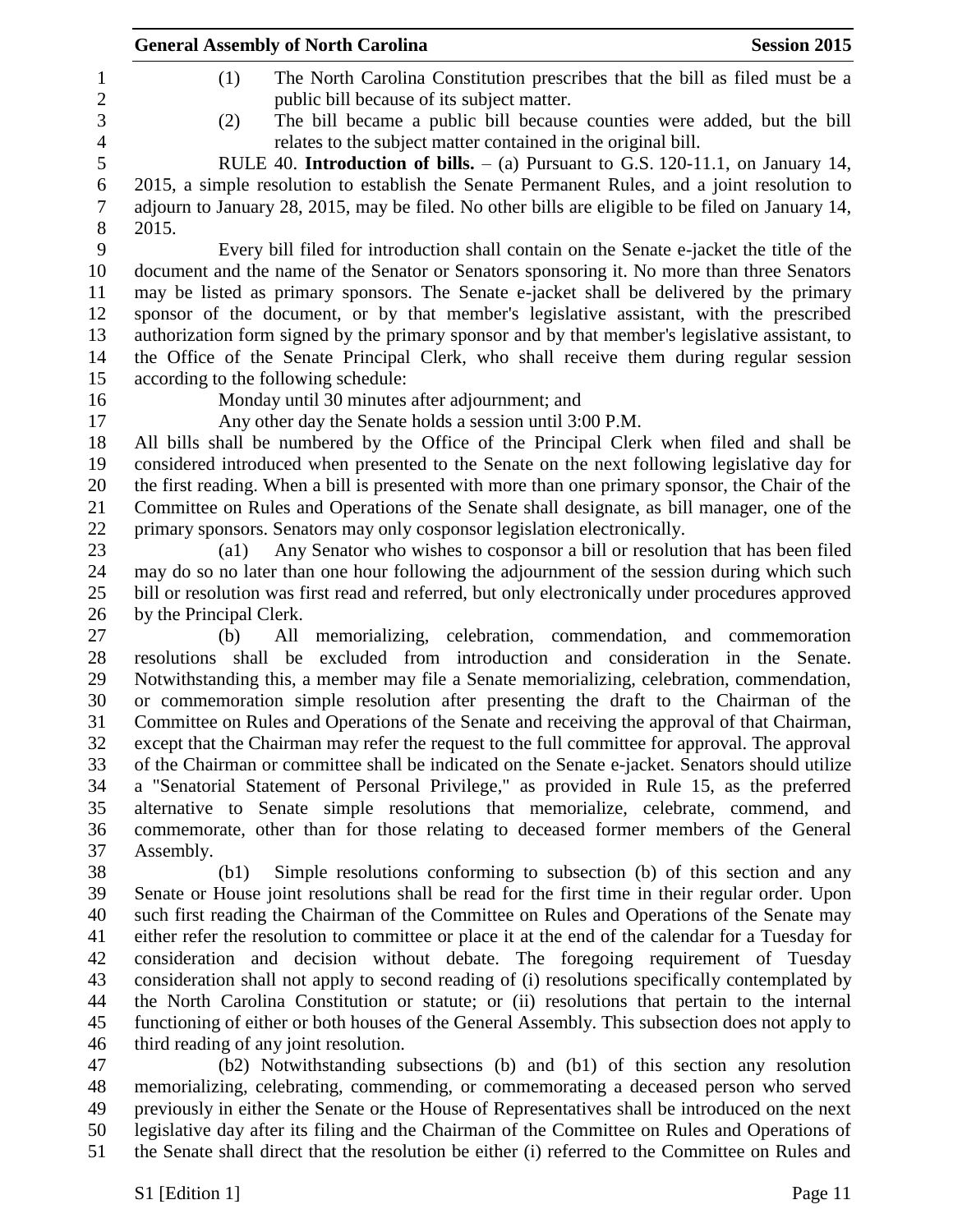Operations of the Senate for further consideration; or (ii) placed on the Senate's calendar for a date certain. When a resolution introduced in accordance with this subsection is read for a second time in the Senate, debate shall be allowed and, during the course of such debate, the Presiding Officer shall order the Chamber secured by the Sergeant-at-Arms so as to prevent the entry or exit of any person.

 (c) No member may introduce a public bill that has no substantive provisions. No member may introduce more than one local bill that contains no substantive provisions.

 RULE 40.1. **Deadlines on filing for introduction of bills.** – (a) All local bills must be filed for introduction not later than Tuesday, March 3, 2015, provided that any such measure submitted to the Bill Drafting Division of the Legislative Services Office by 4:00 P.M. on that day and filed for introduction in the Senate before 3:00 P.M. on Wednesday, March 11, 2015, shall be treated as if it had been filed for introduction under this rule.

 (b) All public bills, except those providing for action on gubernatorial nominations or appointments or adjourning the General Assembly, must be filed for introduction not later than Friday, March 13, 2015, provided that any such measure submitted to the Bill Drafting Division of the Legislative Services Office by 4:00 P.M. on that day and filed for introduction in the Senate before 3:00 P.M. on Thursday, March 26, 2015, shall be treated as if it had been filed for introduction under this rule.

 (c) A two-thirds vote of the membership of the Senate present and voting shall be required to file for introduction any bill or resolution after the dates established by this rule.

 (d) This rule shall not apply to any appropriations, finance, or local bills filed in reconvened session following the adjournment of the first year of the biennial session.

 RULE 41. **Crossover bill deadline.** – In order to be eligible for consideration by the Senate during the 2015 or 2016 Regular Sessions of the 2015 General Assembly, all House bills other than (i) those required to be referred to the Committee on Finance or the Committee on Appropriations/Base Budget by Rule 42, (ii) those establishing districts for Congress or State or local entities, or (iii) adjournment resolutions must be received and read on the floor of the Senate as a message from the House no later than Thursday, May 7, 2015, provided that a message from the House received by the next legislative day stating that a bill has passed its third reading and is being engrossed shall comply with the requirements of this rule and provided that the House accepts Senate bills ordered engrossed on the next legislative day.

RULE 41.1. (Reserved for future use).

 RULE 42. **Reference of appropriation and finance bills.** – (a) All bills introduced in the Senate providing for appropriations from the State, or any subdivision thereof, shall, before being considered by the Senate, be referred to the Committee on Appropriations/Base Budget and bills referred to other committees carrying any such provisions shall be reported to the Senate as being bills to be referred to the Appropriations/Base Budget Committee before proper action may be taken by the Senate.

 (b) All bills introduced in the Senate providing for bond issues, imposing or raising fees or other revenues payable to the State, its agencies, its licensing boards, or any of its subdivisions, levying taxes, or in any manner affecting the taxing power of the State or any subdivision thereof, shall, before being considered by the Senate, be referred to the Committee on Finance, and bills referred to other committees carrying any such provisions shall be reported to the Senate as being bills to be referred to the Committee on Finance before proper action may be taken by the Senate.

 (c) This rule shall not apply to bills imposing civil penalties, criminal fines, forfeitures, or penalties for infractions.

 RULE 42.1. **Fiscal notes.** – (a) A Chair of the Appropriations/Base Budget Committee, or of the Finance Committee, or of the Committee on Rules and Operations of the Senate, upon the floor of the Senate, may request that a fiscal analysis be made of a bill, resolution, or an amendment to a bill or resolution which is in the possession of the Senate and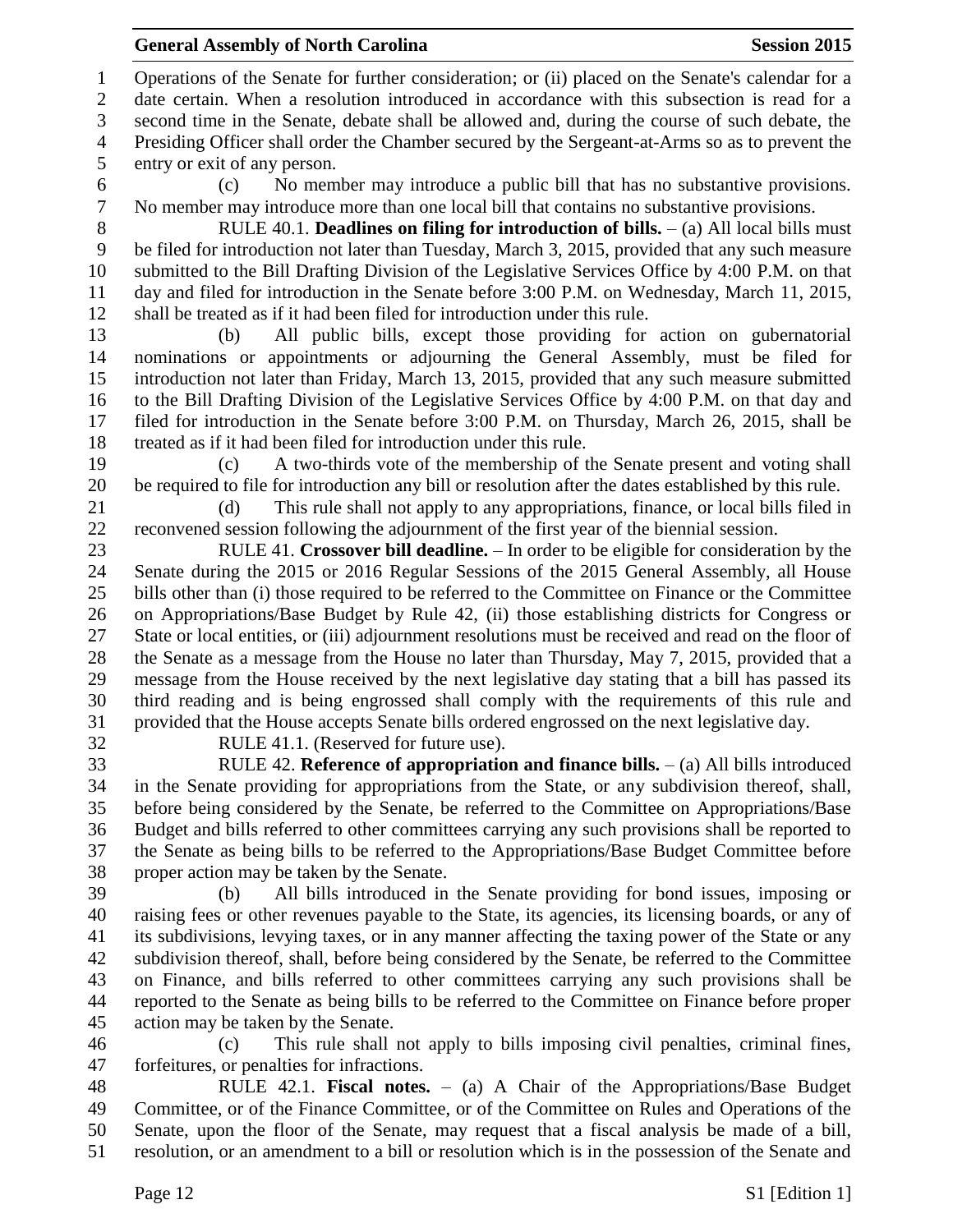that a fiscal note be attached to the measure, when in the opinion of that Chair the fiscal effects of that measure are not apparent from the language of the measure. No bill, resolution, or amendment for which a fiscal note has been requested may be considered for passage prior to the fiscal note being attached to it.

 (b) The fiscal note shall be filed and attached to the bill, resolution, or amendment within two legislative days of the request. If it is impossible to prepare a fiscal note within two legislative days, the Director of Fiscal Research shall, in writing, so advise the Presiding Officer, the Principal Clerk, and the member introducing or proposing the measure and shall indicate the time when the fiscal note will be ready.

 (c) The fiscal note shall be prepared by the Fiscal Research Division on a form approved by the Chair of the Committee on Rules and Operations of the Senate as to content and form and signed by the staff member or members preparing it. If no estimate in dollars is possible, the fiscal note shall indicate the reasons that no estimate is provided. The fiscal note shall not comment on the merit but may identify technical problems. The Fiscal Research Division shall make the fiscal note available to the membership of the Senate.

 (d) A sponsor of a bill, resolution, or amendment may deliver a copy of that member's bill, resolution, or amendment to the Fiscal Research Division for the preparation of a fiscal note. The sponsor shall attach the fiscal note to the bill when the sponsor files the bill or resolution or to the amendment when the sponsor moves its adoption.

 (e) The sponsor of a bill, resolution, or amendment to which a fiscal note is attached who objects to the estimates and information provided may reduce to writing the objections. These objections shall be appended to the fiscal note attached to the bill, resolution, or amendment and to the copies of the fiscal note available to the membership.

 (f) Subsection (a) of this rule shall not apply to the Current Operations Appropriations Bill or the Capital Improvement Appropriations Bill. This rule shall not apply to a bill, resolution, or amendment requiring an actuarial note under these rules.

 RULE 42.2. **Actuarial notes.** – (a) Every bill or resolution proposing any change in the law relative to any:

- 
- (1) State, municipal, or other retirement system funded in whole or in part out of public funds; or
- 

 (2) Program of hospital, medical, disability, or related benefits provided for teachers and State employees, funded in whole or in part by State funds,

 shall have attached to it at the time of its consideration by any committee a brief explanatory statement or note that shall include a reliable estimate of the financial and actuarial effect of the proposed change, as provided in G.S. 120-114. The actuarial note shall be attached to the jacket of each proposed bill or resolution that is reported favorably by any committee and shall be clearly designated as an actuarial note. Upon its introduction, a bill or resolution described in subdivision (a)(1) of this rule shall be referred to the Committee on Pensions and Retirement and Aging.

 (b) The sponsor of the bill or resolution shall present a copy of the measure, with the sponsor's request for an actuarial note, to the Fiscal Research Division, which shall prepare the actuarial note as promptly as possible but not later than two weeks after the request is made. Actuarial notes shall be prepared in the order of receipt of request and shall be transmitted to the sponsor of the measure. The actuarial note of the Fiscal Research Division shall be prepared and signed by an actuary.

 (c) The sponsor of the bill or resolution shall also present a copy of the measure to the chief administrative officer of the system affected by the measure. The chief administrative officer shall have an actuarial note prepared by the system's actuary on the measure and shall transmit the note to the sponsor of the measure not later than two weeks after the request is received. The actuarial note may be attached to the jacket of the measure.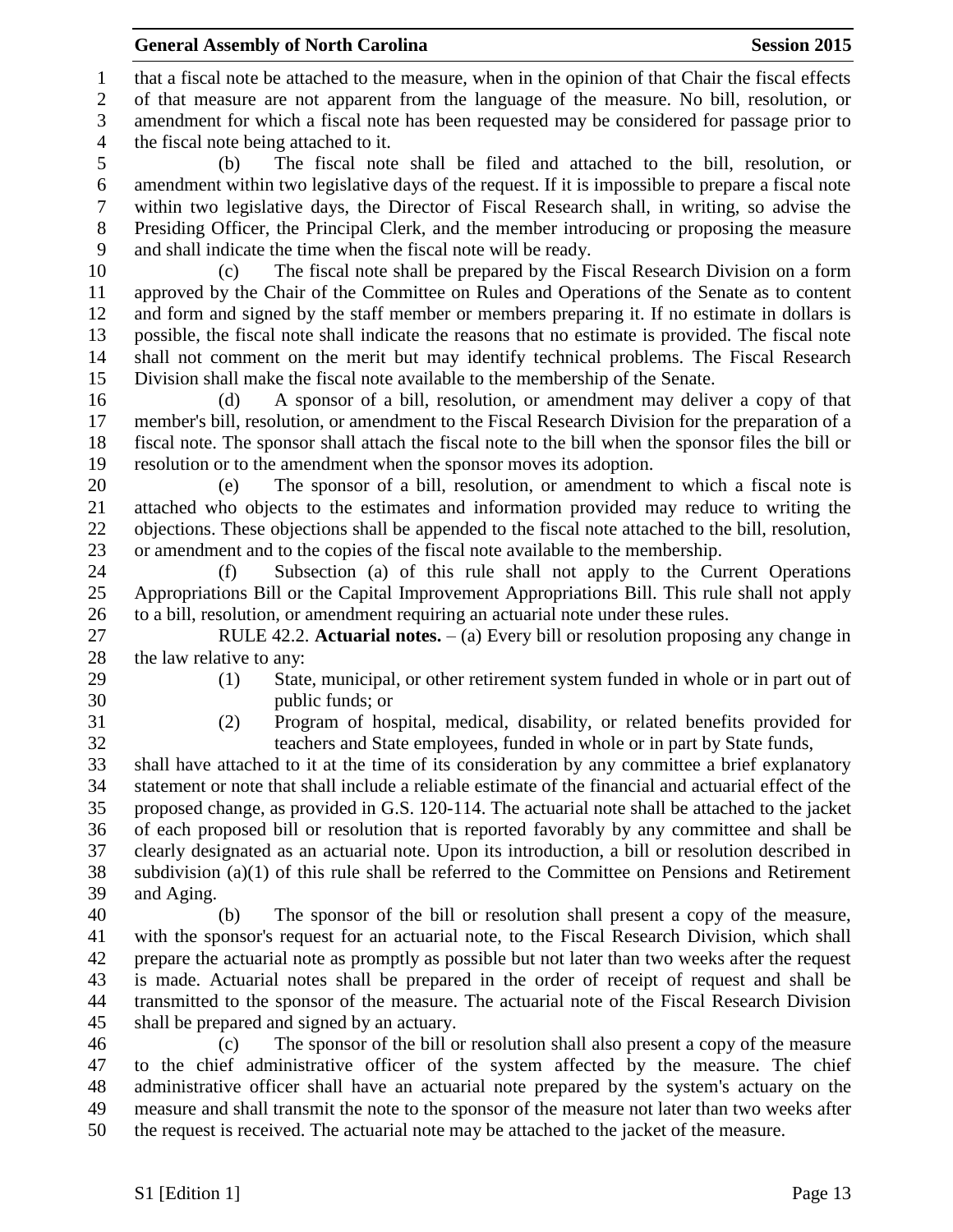(d) The note shall be factual and shall, if possible, provide a reliable estimate of both the immediate effect and, if determinable, the long-range fiscal and actuarial effect of the measure. If, after careful investigation, it is determined that no dollar estimate is possible, the note shall contain a statement to that effect, setting forth the reasons why no dollar estimate can be given. No comment or opinion shall be included in the actuarial note with regard to the merits of the measure for which the note is prepared. Technical and mechanical defects in the measure may be noted.

 (e) When any committee reports a measure to which an actuarial note is attached at the time of committee consideration, with any amendment of such nature as would substantially affect the cost to or the revenues of any system, the chair of the committee reporting the measure shall obtain from the Fiscal Research Division and the administrator of the affected system an actuarial note of the fiscal and actuarial effect of the proposed amendment. The actuarial note shall be attached to the jacket of the measure. A chair of the Appropriations/Base Budget Committee, or of the Finance Committee, or of the Committee on Rules and Operations of the Senate, upon the floor of the Senate, may request that an actuarial note be attached to a bill, resolution, or an amendment that affects the costs to or the revenues of a system described in this rule and that is in the possession of the Senate, when in the opinion of that chair, the effect to the cost to or the revenues of a system described in this rule are not apparent from the language of the measure. No bill, resolution, or amendment for which an actuarial note has been requested may be considered for passage prior to the actuarial note from both the Fiscal Research Division and the administrator of the affected system being attached to it.

 (f) The Fiscal Research Division shall make all relevant actuarial notes available to the membership of the Senate.

 RULE 42.3. **Assessment reports.** – (a) Licensing or Registration Boards. Every legislative proposal introduced in the Senate proposing the establishment of an occupational or professional licensing or registration board or a study for the need to establish such a board shall have attached to the jacket of the original bill at the time of its consideration on second or third readings by the Senate or by any committee of the Senate prior to a favorable report, an assessment report from the Joint Legislative Commission on Governmental Operations. The assessment report shall not constitute any part of the expression of legislative intent proposed by the formation of a licensing board.

 Upon receipt of the request, the Joint Legislative Commission on Governmental Operations shall prepare and return the assessment report as soon as possible but not later than 60 days from the date of receipt of the request, reserving the right to extend this time to 90 days. A supplementary report shall be prepared and submitted to the requesting Senator not later than 30 days after the receipt of the request.

 (b) Municipal Incorporations. Every legislative proposal introduced in the Senate, or received in the Senate from the House, proposing the incorporation of a municipality shall have attached to the jacket of the original bill at the time of its consideration on second or third readings by the Senate or by any committee of the Senate prior to a favorable report, a recommendation from the Municipal Incorporations Subcommittee of the Joint Legislative Committee on Local Government established by Article 20 of Chapter 120 of the General Statutes. The recommendation of that Subcommittee shall be made in accordance with the provisions and criteria set forth in Article 20 of Chapter 120 of the General Statutes and shall include the findings required to be made by G.S. 120-166 through G.S. 120-170.

 RULE 42.3A. **Proposed increases in incarceration.** – (a) Every bill, amendment, and resolution proposing any change in the law that could cause a net increase in the length of time for which persons are incarcerated or the number of persons incarcerated, whether by increasing penalties for violating existing laws, by criminalizing behavior, or by any other means, shall have attached to it at the time of its consideration by the Senate a fiscal note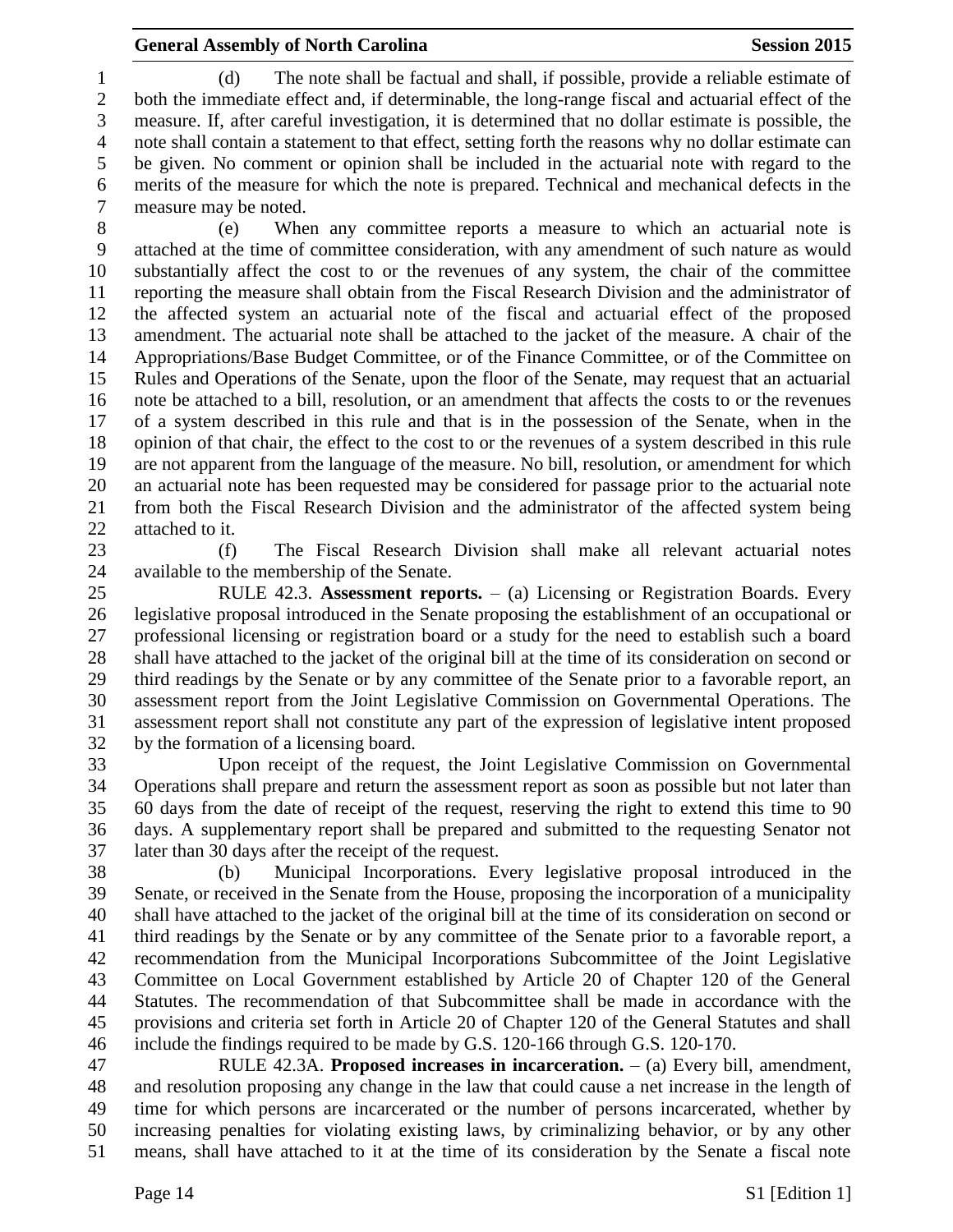prepared by the Fiscal Research Division. The fiscal note shall be prepared in consultation with the Sentencing Policy and Advisory Commission and shall identify and estimate, for the first five fiscal years the proposed change would be in effect, all costs of the proposed net increase in incarceration, including capital outlay costs if the legislation would require increased cell space. If, after careful investigation, the Fiscal Research Division determines that no dollar estimate is possible, the note shall contain a statement to that effect, setting forth the reasons why no dollar estimate can be given. No comment or opinion shall be included in the fiscal note with regard to the merits of the measure for which the note is prepared. However, technical and mechanical defects may be noted.

 (b) The sponsor of each bill, amendment, or resolution to which this subsection applies shall present a copy of the bill, amendment, or resolution with the request for a fiscal note to the Fiscal Research Division. Upon receipt of the request and the copy of the bill, amendment, or resolution, the Fiscal Research Division shall prepare the fiscal note as promptly as possible. The Fiscal Research Division shall prepare the fiscal note and transmit it to the sponsor within two weeks after the request is made, unless the sponsor agrees to an extension of time.

 (c) This fiscal note shall be attached to the original of each proposed bill, amendment, or resolution that is reported favorably by any committee, but shall be separate from the bill, amendment, or resolution and shall be clearly designated as a fiscal note. A fiscal note attached to a bill, amendment, or resolution pursuant to this subsection is not a part of the bill, amendment, or resolution and is not an expression of legislative intent proposed by the bill, amendment, or resolution.

 (d) If a committee reports favorably a proposed bill or resolution with an amendment that proposes a change in the law that could cause a net increase in the length of time for which persons are incarcerated or the number of persons incarcerated, whether by increasing penalties for violating existing laws, by criminalizing behavior, or by any other means, the chair of the committee shall obtain from the Fiscal Research Division and attach to the amended bill or resolution a fiscal note as provided in this section.

 RULE 42.4. **Content of appropriations bills.** – (a) No provision changing existing law shall be contained in any of the following bills: (i) the Current Operations Appropriations Bill; (ii) the Capital Improvement Appropriations Bill; (iii) any bill generally revising appropriations for the second fiscal year of a biennium.

 (b) No amendment to any bill listed in subsection (a) of this rule shall be in order if the language is prohibited by that subsection.

 (c) Notwithstanding subsections (a) and (b) of this section, any of the bills listed in subsection (a) of this section or an amendment to such bill may change existing law if the change:

- 
- (1) Alters expenditures or salaries;
- (2) Changes the scope or character of a program which must be reduced, increased, or changed because of an increase or decrease of funds appropriated for the program or because of changes in federal law or regulation; or
- 
- (3) Modifies any function of State government which necessitates a transfer of funds from one department to another;

 provided, that for a provision to be in order under this subsection, it must be recommended to the General Assembly in a written report adopted by the Appropriations/Base Budget Committee before or at the same time the bill is reported, or, if such provision is contained in a floor amendment, the sponsor of the amendment must present to the Principal Clerk at or before the time the amendment is offered an explanation of the amendment for distribution to each member of the Senate.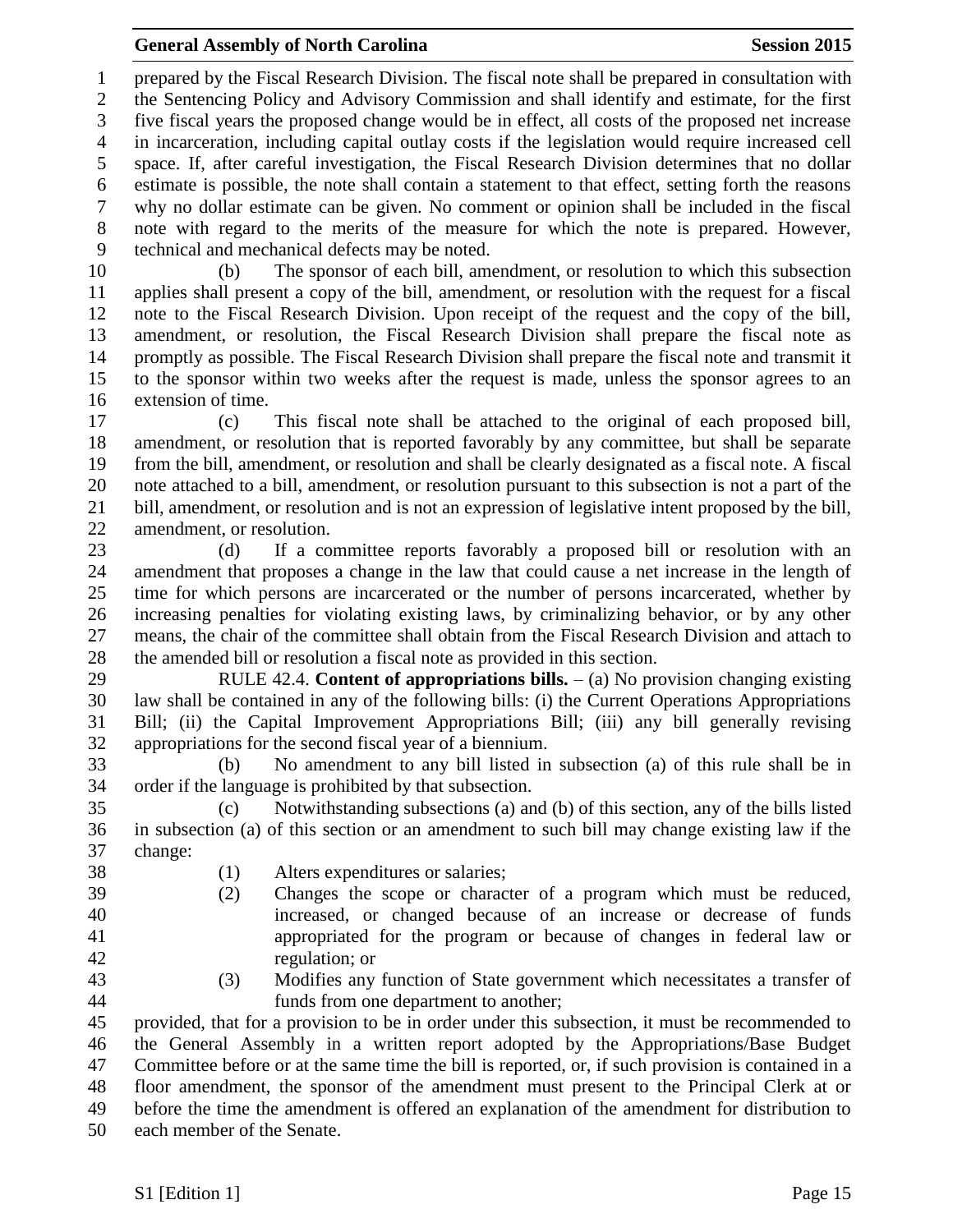RULE 42.5. **Appropriations/Base Budget Committee meetings.** – The Appropriations**/**Base Budget Cochairs may in their exclusive discretion direct that the Appropriations/Base Budget Committee or its subcommittees or both may consider the budget and the budget plan, including all appropriations, in separate meetings from the House of Representatives and may do all things separately from the House of Representatives.

 RULE 43. **First reading; reference to committee.** – All bills filed for introduction and all House bills received in the Office of the Principal Clerk not later than one and one-half hours preceding the convening of the Senate, upon presentation to the Senate, shall be read in regular order of business by their number and title, which shall constitute the first reading of the bill. The Chair of the Committee on Rules and Operations of the Senate or, in the Chair's absence, the Vice-Chair of the Committee or the President Pro Tempore may refer to a Senate committee all bills introduced in the Senate or received from the House of Representatives. Upon the referral being made, the Chair of the Committee on Rules and Operations of the Senate shall notify the Principal Clerk of the Senate of the referral, and the Reading Clerk shall announce the referral of the bill. The Principal Clerk shall inform the Presiding Officer of the referral. The title and referral shall be entered upon the Journal.

17 Bills may be referred to more than one committee serially: e.g., "S.B. is referred to the Committee on Finance and upon a favorable report referred to the Appropriations/Base Budget Committee."

 RULE 44. **Bills to receive three readings.** – Every bill shall receive three readings before being passed, and the Presiding Officer shall give notice at each reading whether it be the first, second, or third. Unless a member of the Senate objects, a bill may be referred to, and presented to the Senate, by its bill number and short title. The Reading Clerk shall announce the referral as set forth in Rule 43. No bill shall be amended upon the floor of the Senate, except under Rule 45.1, until it has been twice read. Senate simple resolutions shall not require three readings.

 RULE 45. **Reports of committees.** – Every Senator presenting a report of a committee shall endorse the report with the name of the committee. The report of the committee shall show that a quorum of the committee was present and a majority of those present voted in favor of the report. Every report of the committee upon a bill or resolution shall stand upon the general orders with the bill or resolution. No committee shall report a bill or resolution without prejudice.

 RULE 45.1. **Action on amendment or committee substitute.** – If any committee recommends adoption of an amendment or committee substitute of a bill or resolution, the amendment or committee substitute shall be considered adopted upon the reading of the committee report and shall be engrossed. Unless a committee substitute of a bill or resolution being considered by a committee is distributed to members of that committee no later than the day prior to the committee meeting, the committee substitute shall be carried over to the next day unless a majority of the members of that committee present and voting vote to take up the measure at that time. The bill or resolution, as amended, or its adopted committee substitute shall be placed on the calendar for the next legislative day or re-referred if the bill or resolution was serially referred. The committee substitute's original bill or resolution shall lie on the table.

 Notwithstanding any other provision of this rule, a committee substitute for a simple resolution shall be placed on the calendar for the next legislative day for a vote on its adoption.

 RULE 46. **Unfavorable report by committee.** – All bills reported unfavorably by the committee to which they were referred shall lie upon the table but may be taken from the table and placed upon the calendar by a two-thirds vote of the membership of the Senate present and voting.

 RULE 47. **Recall of bill from committee and discharge petition; re-calendaring or referral of a bill to committee.** – (a) Notwithstanding anything to the contrary, only the President Pro Tempore, the Chair of the Committee on Rules and Operations of the Senate, or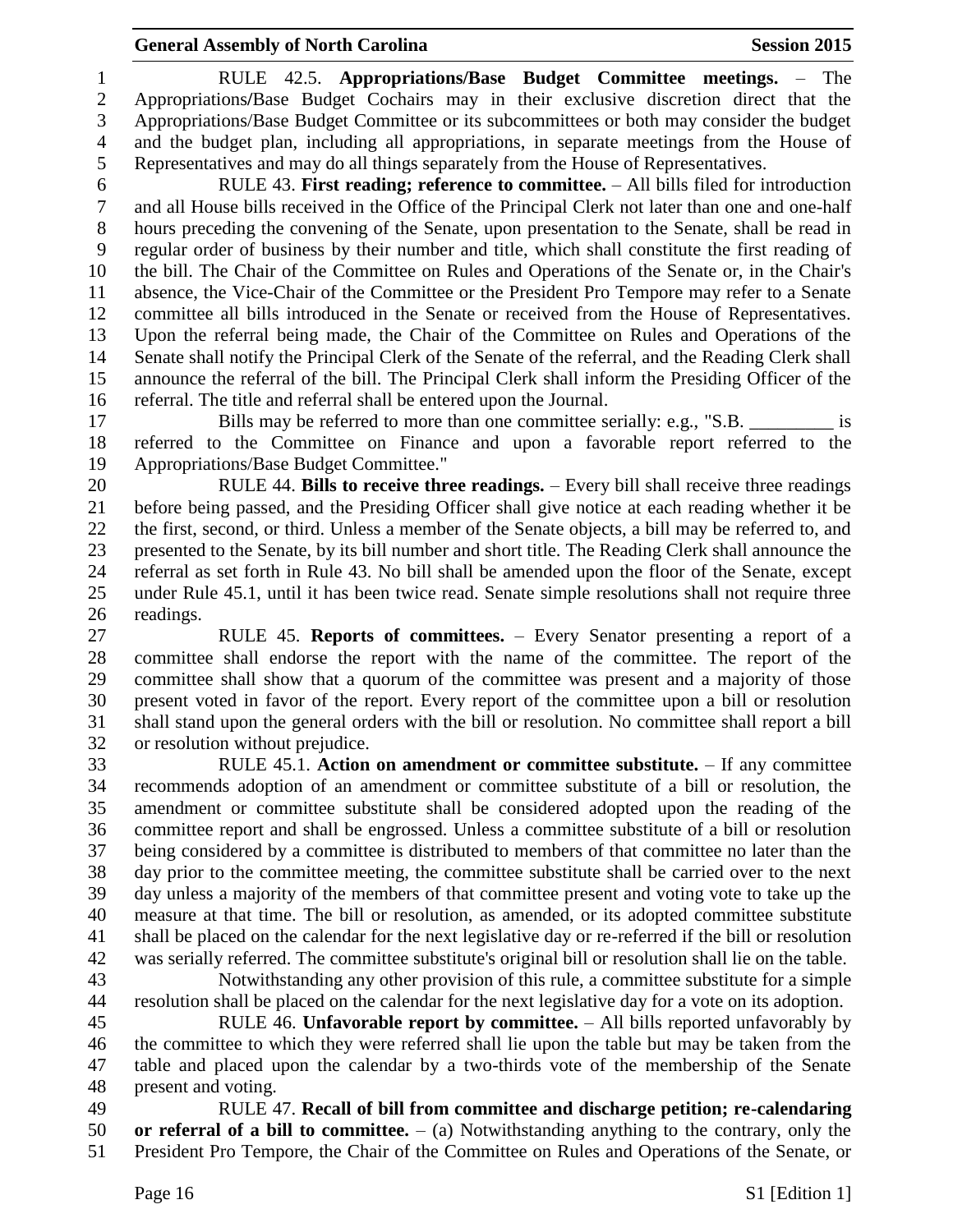the chair of a committee to which a bill or other matter is assigned may, with the consent of a majority of the membership of the Senate present and voting, recall the measure from its assigned committee to be referred to another committee or the floor. Only the President Pro Tempore or the Chair of the Committee on Rules and Operation of the Senate may, with the consent of a majority present and voting, re-calendar a bill or resolution appearing on the calendar or refer or re-refer it to committee.

 (b) A motion to discharge a committee from consideration of a bill or resolution may be filed with the Principal Clerk if accompanied by a petition signed by two-thirds of the members of the Senate asking that the committee be discharged from further consideration of the bill or resolution. No petition may be circulated for signatures until 10 legislative days after the bill has been referred to the committee. No petition may be circulated for signature until notice has been given on the floor of the Senate that the petition is to be circulated. If such a motion accompanied by a valid petition is filed, the Principal Clerk shall place that motion on the calendar for the next legislative day as a special order of business. If the motion is adopted by two-thirds of the members of the Senate, then the committee to which the bill or resolution has been referred is discharged from further consideration of the bill or resolution, and that bill or resolution is placed on the calendar for the next legislative day as a special order of business. If the committee had, prior to discharge, adopted any amendment or committee substitute for the bill, it shall be in order to offer that amendment or substitute on the floor as if it were a committee amendment or substitute. The Principal Clerk shall provide a form for discharge petitions.

(c) This rule shall not be temporarily suspended.

 RULE 48. **Calendar; order to be followed.** – The Presiding Officer and the Principal Clerk of the Senate shall see that all bills are acted upon by the Senate in the order in which they stand upon the calendar, unless otherwise ordered in accordance with Rule 47. The published calendar shall include all bills reported favorably from committees, or placed on the calendar on motion, and shall include the bill number and short title of each bill on the calendar.

 RULE 49. **Consideration of Gubernatorial Nominations or Appointments. –** When received by the Principal Clerk, written notice of a gubernatorial nomination or appointment that requires confirmation by the General Assembly or the Senate shall be read in session and shall be referred by the Chairman of the Committee on Rules and Operations of the Senate, or in his absence the President Pro Tempore of the Senate, to the appropriate Senate committee. The Chairman of the Committee on Rules and Operations of the Senate may file an appropriate resolution for consideration of the nomination or appointment. For statewide or at-large nominations or appointments, the Principal Clerk shall transmit a copy of the notice of nomination or appointment to the Senator or Senators representing the county in which the nominee or appointee resides. For nominations or appointments of persons to represent a particular district or region of the State, the Principal Clerk shall transmit a copy of the notice of nomination or appointment to the Senator or Senators representing all or a portion of the particular district or region to be represented. The chair of the Senate committee receiving referral of any nomination or appointment shall determine the procedure by which the committee shall consider that nomination or appointment and may make a report of its recommendation to the Senate.

 RULE 50. **Third reading requirements.** – No bill on its third reading shall be acted upon out of the regular order in which it stands on the calendar, and no bill shall be acted upon on its third reading the same day on which it passed its second reading, unless so ordered by two-thirds of the membership of the Senate present and voting.

 RULE 51. **Special orders.** – Any bill or other matter in consideration before the Senate may be made a special order for a subsequent day or hour by a vote of the majority of the Senators voting, and if action on the bill is not completed on that day, it shall be returned to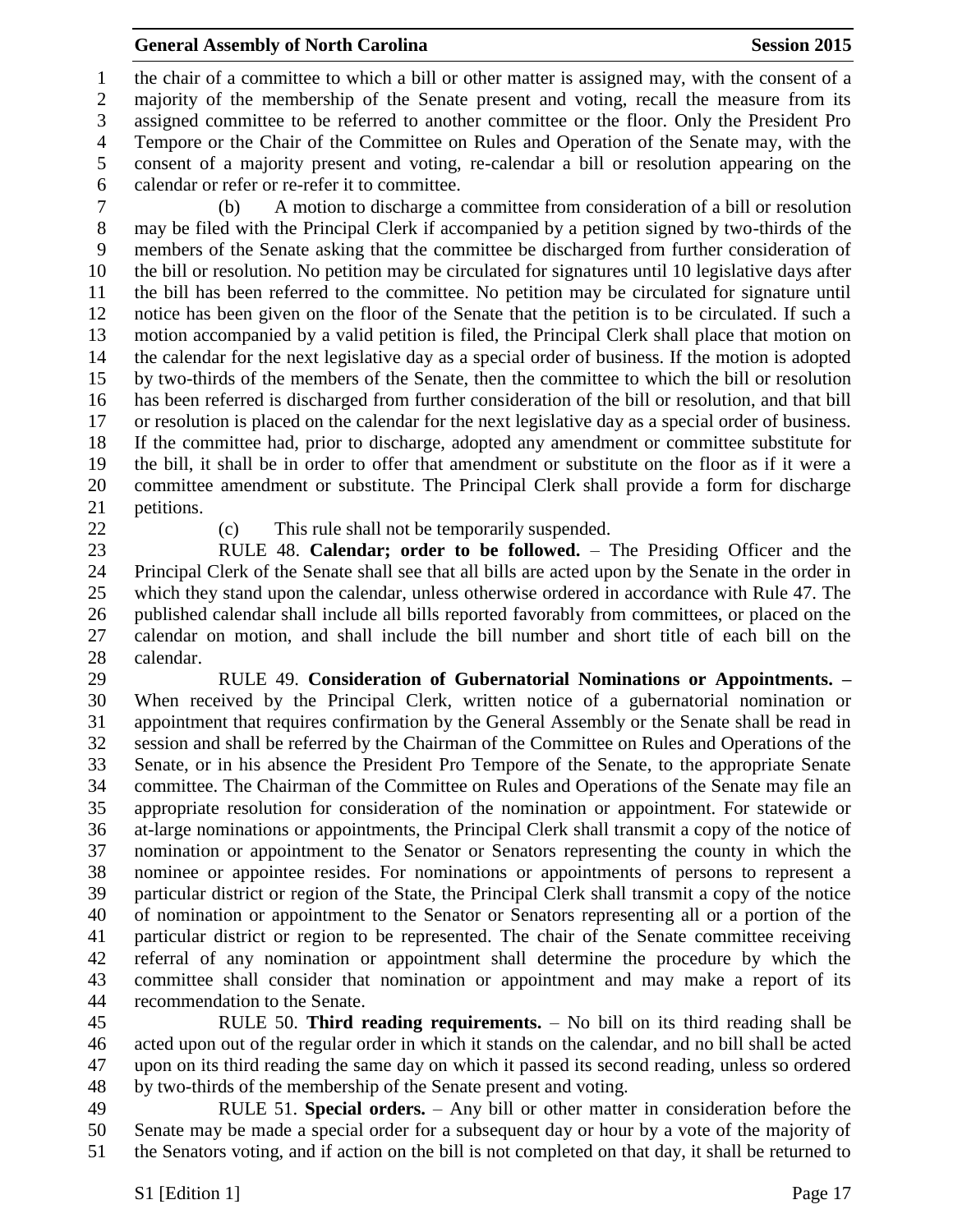its place on the calendar, unless it is made a special order for another day; and when a special order is under consideration it shall take precedence over any special order or subsequent order for the day, but such subsequent order may be taken up immediately after the previous special

order has been disposed of.

 RULE 52. **Procedure when necessary number of Senators not present.** – If, on taking the question on a bill, it appears that a constitutional quorum is not present, or if the bill requires a vote of a certain proportion of all the Senators to pass it, and it appears that such number is not present, the bill shall be again read and the question taken thereon; if the bill fails a second time for the want of the necessary number being present and voting, the bill shall not be finally lost but shall be returned to the calendar in its proper order.

 RULE 53. **Effect of defeated measure.** – (a) After a bill has been tabled, or has failed to pass on any of its readings, the contents of such bill or the principal provisions of its subject matter shall not be embodied in any other measure. After an amendment has been tabled or defeated on the Senate floor, the contents of such amendment or the principal provisions of its subject matter shall not be embodied in any other measure. If a substitute amendment is adopted on the floor, the contents of the previously pending amendment which are not contained in the substitute shall be considered to have been defeated. Upon the point of order being raised and sustained by the Presiding Officer, such measure shall be laid upon the table and shall not be taken therefrom except by a vote of two-thirds of the membership of the Senate present and voting: Provided, no local bill shall be held by the Presiding Officer as embodying the provisions of, or being identical with, any statewide measure which has been laid upon the table or failed to pass any of its readings.

 (b) When a bill has been postponed indefinitely by the Senate, the bill shall lie upon the table and shall not be taken therefrom except by a vote of two-thirds of the membership of the Senate present and voting.

 RULE 54. **Taking bill from table.** – No bill which has been laid upon the table shall be taken therefrom except by a vote of two-thirds of the membership of the Senate present and voting.

 RULE 54.1. **Bill title.** – The title of each bill shall adequately and fairly reflect its subject matter.

 RULE 55. **Amending titles of bills.** – When a bill is materially modified or the scope of its application extended or decreased, or if the county or counties to which it applies is changed, the title of the bill shall be changed by the committee having it in charge or by the Principal Clerk, so as to indicate the full purport of the bill as amended and the county or counties to which it applies.

 RULE 56. **Corrections of typographical errors in bills.** – The Enrolling Clerk is authorized to make corrections of typographical errors in the text of bills at any time prior to ratification. Before the correction is made, the Enrolling Clerk shall have the approval of the Chair of the Committee on Rules and Operations of the Senate or, in the Chair's absence, the Vice-Chair of said Committee, the President Pro Tempore, or the Deputy President Pro Tempore.

 RULE 56.1. **Amendments and committee substitutes adopted by the House to bills originating in the Senate.** – (a) Whenever the House has adopted an amendment or a committee substitute for a bill originating in the Senate, and has returned the bill to the Senate for concurrence in that amendment or committee substitute, the Senate may not concur in that amendment or committee substitute until the next legislative day following the day on which the Senate receives that measure.

 (b) The Chair of the Committee on Rules and Operations of the Senate, (or in that Chair's absence the President Pro Tempore) may, or upon motion supported by a majority of the Senate present and voting shall, refer the bill to an appropriate committee for consideration of the amendment or committee substitute.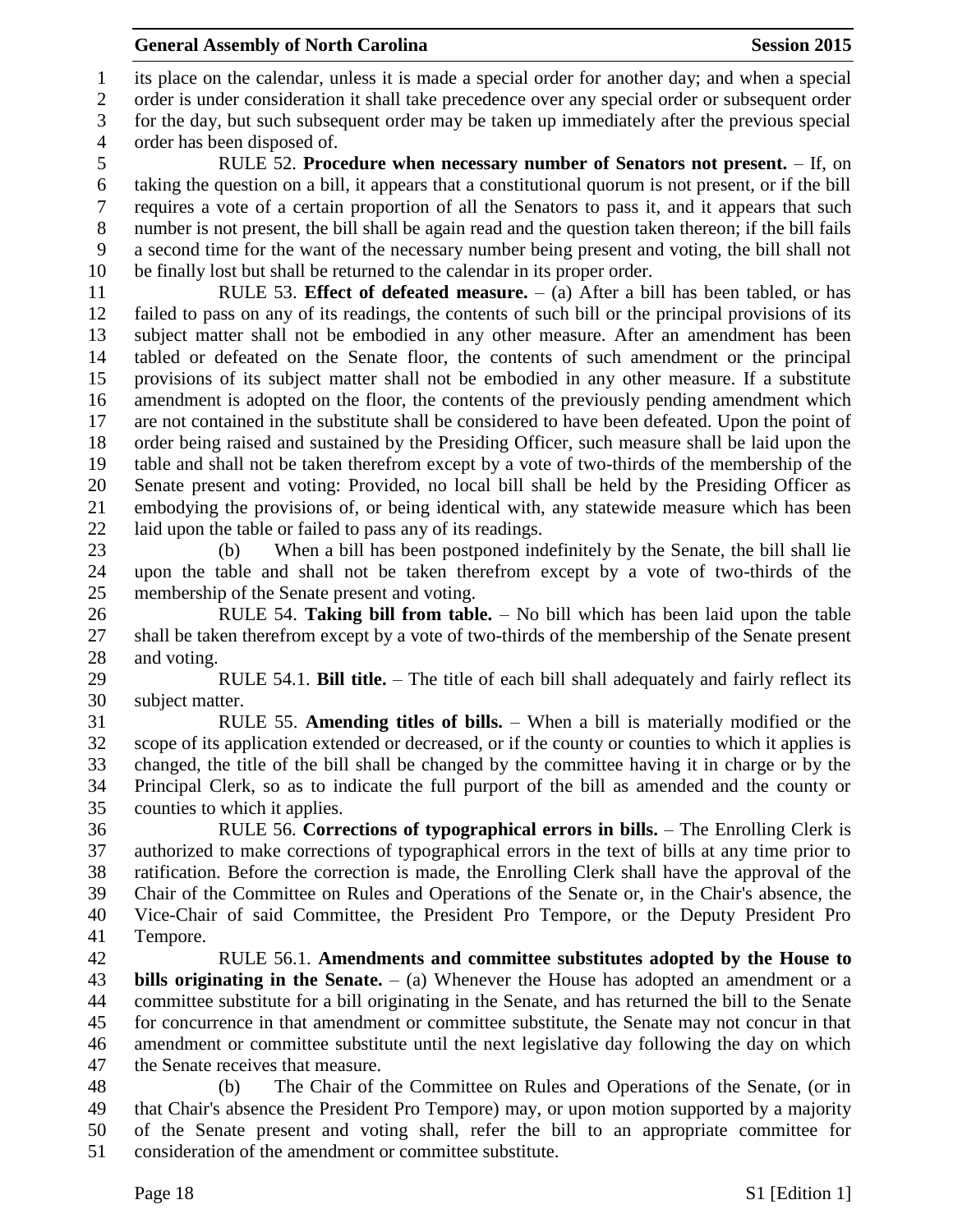|                | <b>General Assembly of North Carolina</b><br><b>Session 2015</b>                                                                                                                              |
|----------------|-----------------------------------------------------------------------------------------------------------------------------------------------------------------------------------------------|
| $\mathbf{1}$   | The Presiding Officer shall, in placing the bill on the calendar, rule whether<br>(c)                                                                                                         |
| $\sqrt{2}$     | the amendment or committee substitute is a material amendment under Article II, Section 23, of                                                                                                |
| 3              | the State's Constitution. If the measure is referred to committee, the committee shall:                                                                                                       |
| $\overline{4}$ | Report the bill with the recommendation either that the Senate do concur or<br>(1)                                                                                                            |
| 5              | that the Senate do not concur; and                                                                                                                                                            |
| 6              | (2)<br>Advise the Presiding Officer as to whether or not the amendment or                                                                                                                     |
| $\overline{7}$ | committee substitute is a material amendment under Article II, Section 23,                                                                                                                    |
| $8\,$          | of the State's Constitution.                                                                                                                                                                  |
| 9              | If the amendment or committee substitute for a bill is not a material<br>(d)                                                                                                                  |
| 10             | amendment, the question before the Senate shall be concurrence. In the event there is more than                                                                                               |
| 11             | one House amendment, the question shall be concurrence in all the House amendments, and the                                                                                                   |
| 12             | question may not be divided, notwithstanding Rule 28. The question that shall be put before the                                                                                               |
| 13             | Senate by the Presiding Officer shall be: "Does the Senate concur in the House amendments                                                                                                     |
| 14             | (committee substitute) to $S.B.$ $?$ ".                                                                                                                                                       |
| 15             | If the amendment or committee substitute for a bill is a material amendment,<br>(e)                                                                                                           |
| 16             | the receiving of that bill on messages shall constitute first reading, and the question before the                                                                                            |
| 17             | Senate shall be concurrence on second reading. If the motion is passed, the question then shall                                                                                               |
| 18             | be concurrence on third reading on the next legislative day.                                                                                                                                  |
| 19             | No committee substitute adopted by the House to a bill originating in the<br>(f)                                                                                                              |
| 20             | Senate may be amended by the Senate.                                                                                                                                                          |
| 21             | RULE 57. Conference committee. - The President Pro Tempore of the Senate, or                                                                                                                  |
| 22             | in the President Pro Tempore's absence, the Deputy President Pro Tempore, upon motion, shall                                                                                                  |
| 23             | appoint a conference committee when the Senate fails to concur in amendments or committee                                                                                                     |
| 24             | substitutes put by the House to a bill originating in the Senate, or when the House of                                                                                                        |
| 25             | Representatives fails to concur in amendments or committee substitutes put by the Senate to a                                                                                                 |
| 26             | bill originating in the House. Senate conferees shall include the primary sponsor of the bill. In                                                                                             |
| 27             | considering the bill committed to the conferees, only such matters as are germane to the bill                                                                                                 |
| 28             | shall be considered by the conferees, and the conference report shall deal only with such                                                                                                     |
| 29             | matters. The matters referred to the conference committee by the conference committee chairs                                                                                                  |
| 30             | shall go to and be considered by the conferees appointed by the Senate and the House of                                                                                                       |
| 31             | Representatives. While the bill is in conference committee, the Senate's position shall be                                                                                                    |
| 32             | determined by a majority of the Senate conferees. Upon agreement by the Senate and House of                                                                                                   |
| 33             | Representatives, a conference report shall be drafted reflecting the matters considered and                                                                                                   |
| 34<br>35       | agreed upon by the conferees. The conference report shall not be amended. A conference report                                                                                                 |
| 36             | in order under this Rule when reported to the Senate shall be calendared for consideration of                                                                                                 |
| 37             | the question of adoption on any date specified by the Chairman of the Committee on Rules and<br>Operations of the Senate, or in the absence of the Chairman, by the President Pro Tempore. In |
| 38             | the absence of any such specification it shall be calendared for the next legislative day.                                                                                                    |
| 39             | RULE 57.1. Germaneness of amendment or committee substitute. $-$ (a) All floor                                                                                                                |
| 40             | amendments shall be germane to the subject matter of the measure under consideration. The                                                                                                     |
| 41             | question of germaneness of the proposed floor amendment is in order at any time the measure                                                                                                   |
| 42             | is before the body prior to final action on its adoption.                                                                                                                                     |
| 43             | In committee, the germaneness of amendments or committee substitutes<br>(b)                                                                                                                   |
| 44             | shall be determined by the chairman of the committee in which such amendments or committee                                                                                                    |
| 45             | substitutes are offered.                                                                                                                                                                      |
| 46             | RULE 58. Certification of passage of bills. - The Principal Clerk shall certify the                                                                                                           |
| 47             | passage of bills by the Senate, with the date thereof, together with the fact whether passed by                                                                                               |
| 48             | vote of three-fifths or two-thirds of the membership of the Senate present and voting, whenever                                                                                               |

such vote may be required by the Constitution or laws of the State.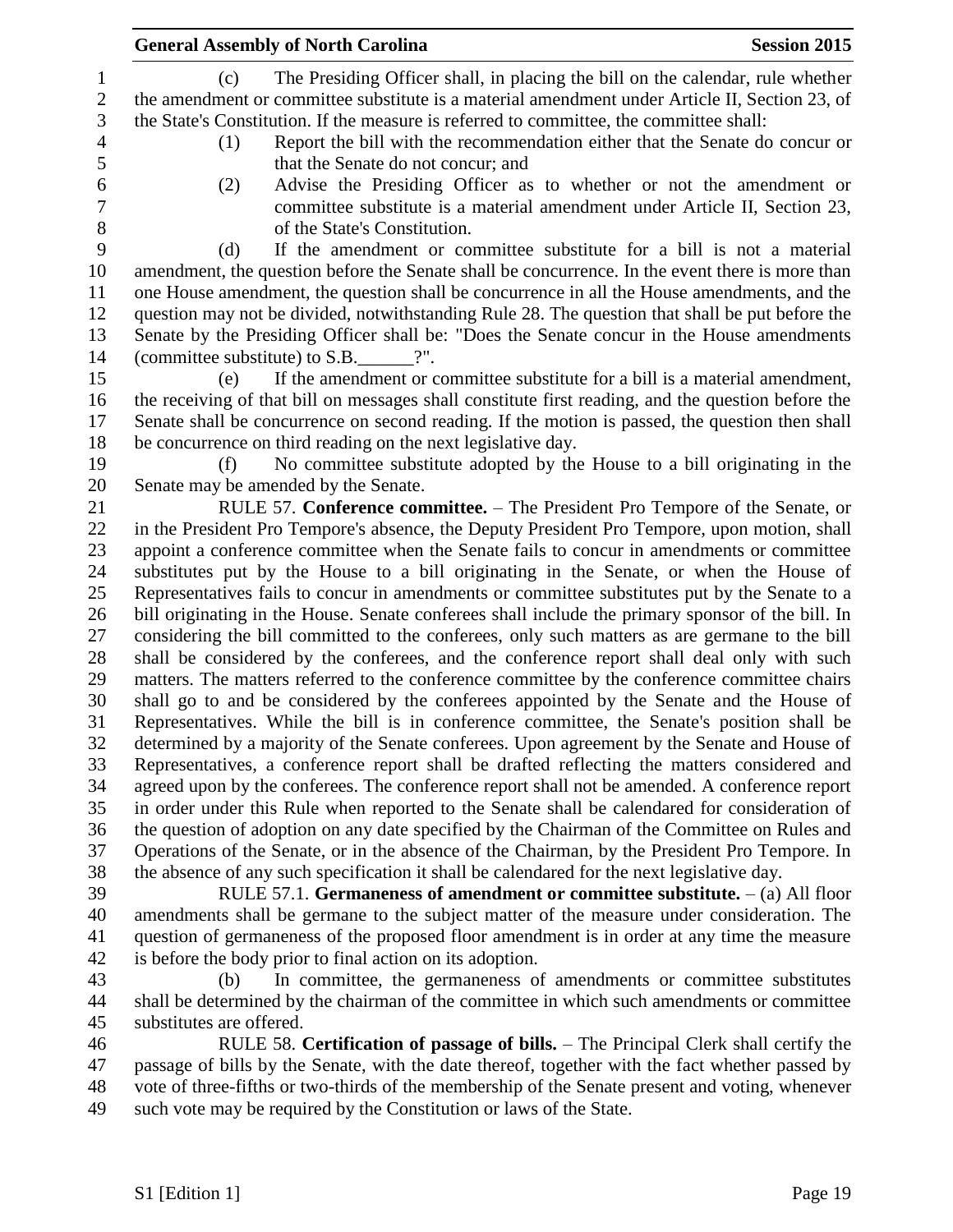|                  | <b>General Assembly of North Carolina</b><br><b>Session 2015</b>                                  |
|------------------|---------------------------------------------------------------------------------------------------|
| $\mathbf{1}$     | RULE 59. Transmittal of bills to House. - No bill shall be sent from the Senate on                |
| $\sqrt{2}$       | the day of its passage except on the last day of the session, unless otherwise ordered by a vote  |
| 3                | of two-thirds of the membership of the Senate present and voting.                                 |
| $\overline{4}$   | RULE 59.1. Engrossment. - Bills, except those making appropriations, which                        |
| 5                | originate in the Senate and that are amended shall be engrossed before being sent to the House.   |
| 6                | RULE 59.2. Vetoed bills. $-$ (a) The Principal Clerk is designated the Senate Officer             |
| $\boldsymbol{7}$ | to receive bills vetoed by the Governor. The veto message shall be read in the Senate on the      |
| $\,8\,$          | next legislative day following its receipt by the Principal Clerk.                                |
| 9                | Upon a veto message's being read in the Senate, the Chair of the Committee<br>(b)                 |
| 10               | on Rules and Operations of the Senate shall either refer the bill and the Governor's objections   |
| 11               | and veto message to committee or place the bill on the calendar for a day certain.                |
| 12               | VII. LEGISLATIVE OFFICERS AND EMPLOYEES                                                           |
|                  |                                                                                                   |
| 13               | RULE 60. Pages. $-$ (a) The President Pro Tempore of the Senate shall appoint                     |
| 14               | pages. The President Pro Tempore, or such person as the President Pro Tempore may                 |
| 15               | designate, shall supervise the pages and assign to them their duties. Each page shall be at least |
| 16               | 15 years of age or be in the ninth grade at the time of service.                                  |
| 17               | Members may designate honorary pages by a statement delivered to the<br>(b)                       |
| 18               | Principal Clerk who will have a certificate issued therefor.                                      |
| 19               | RULE 61. Sergeants-at-Arms. $-$ (a) There shall be 16 positions of Assistant                      |
| 20               | Sergeants-at-Arms, to be appointed upon the recommendation of the President Pro Tempore by        |
| 21               | the Sergeant-at-Arms, who are to work under his or her supervision and to be assigned such        |
| 22               | duties and powers as he or she shall direct.                                                      |
| 23               | The Sergeant-at-Arms shall be responsible for the safety of the members and<br>(b)                |
| 24               | employees of the Senate while in the Senate Chamber or any place in which the Senate or its       |
| 25               | committees are in session.                                                                        |
| 26               | The Sergeant-at-Arms shall serve all warrants and subpoenas issued by<br>(c)                      |
| 27               | orders of the Senate and signed by the Presiding Officer of the Senate, and said warrants and     |
| 28               | subpoenas shall be returnable to the Principal Clerk of the Senate.                               |
| 29               | RULE 62. Principal Clerk's staff. - The Principal Clerk of the Senate shall employ                |
| 30               | all necessary employees and clerks required to carry out the duties of that office. The Principal |
| 31               | Clerk shall have supervision and control and shall assign such duties and powers as the           |
| 32               | Principal Clerk shall direct to the employees and clerks of that office.                          |
| 33               | RULE 63. Legislative assistants and other Senate staff. -                                         |
| 34               | Each member shall be assigned one legislative assistant position. Additional<br>(b)               |
| 35               | staff positions may be allocated to members in the discretion of the President Pro Tempore. The   |
| 36               | selection of the person to fill a staff position assigned or allocated to an individual member's  |
| 37               | office shall be his or her prerogative.                                                           |
| 38               | Persons seeking an employment position in the office of an individual<br>(c)                      |
| 39               | member shall file initial applications for employment with the Director of Legislative            |
| 40               | Assistants and shall receive compensation as prescribed by the Legislative Services               |
| 41               | Commission. Their period of employment shall comply with the period as established by the         |
| 42               | Legislative Services Commission unless employment for an extended period is approved by the       |
| 43               | President Pro Tempore. They shall adhere to such uniform regulations and other conditions of      |
| 44               | employment (including retention) under the direction of the Director of Senate Legislative        |
| 45               | Assistants as the Committee on Rules and Operations of the Senate shall adopt.                    |
| 46               | The Director of Senate Legislative Assistants and any assistants shall be<br>(d)                  |
| 47               | appointed by the President Pro Tempore of the Senate.                                             |
| 48               | RULE 64. Senate Journal. – The Principal Clerk shall prepare and be responsible                   |
| 49               | for the Journal. The President Pro Tempore or, in the President Pro Tempore's absence, the        |
| 50               | Deputy President Pro Tempore shall examine the Journal to determine if the proceedings of the     |
| 51               | previous day have been correctly recorded.                                                        |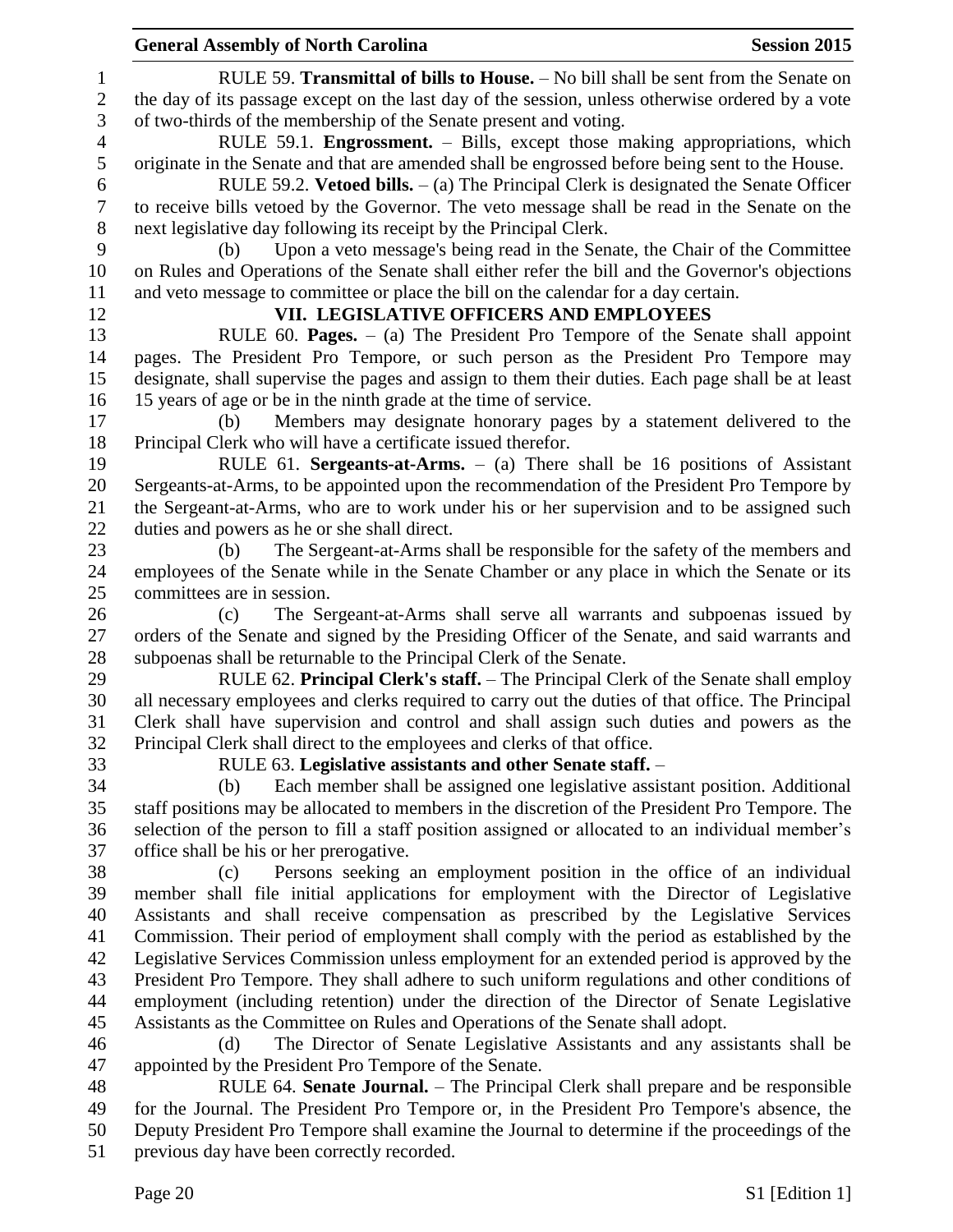RULE 65. **Deputy President Pro Tempore.** – The Senate shall elect a Deputy President Pro Tempore. Upon a vacancy in the office of President Pro Tempore, the Senate shall elect one of its members to succeed to that office.

# **VIII. GENERAL RULES**

 RULE 66. **President to sign papers.** – All addresses and all warrants and subpoenas issued by order of the Senate shall be signed by the President, the President Pro Tempore, or the Deputy President Pro Tempore. All acts and resolutions shall be signed by the President, the President Pro Tempore, the Deputy President Pro Tempore, or by a Senator designated by the President Pro Tempore to act as Presiding Officer.

 RULE 67. **Admission to the floor of the Senate.** – No person except members of the Senate, members of the House of Representatives, staff of the General Assembly; staff of the Lieutenant Governor; Judges of the Supreme Court, Court of Appeals, and Superior Courts; the Governor and members of the Council of State; former members of the General Assembly; and persons particularly invited and extended the privileges of the floor by the Presiding Officer shall be admitted to the floor of the Senate either during its session or be admitted to or remain on the floor of the Senate within 15 minutes prior to the Senate's scheduled daily session. Notwithstanding any other provision of these rules, no registered lobbyist shall: (i) be admitted to the floor of the Senate or Senate Chamber while the Senate is in session, (ii) be admitted to or remain on the floor of the Senate within 15 minutes prior to the Senate's scheduled daily session, or (iii) except when a committee is meeting on the floor, be admitted to the floor of the Senate for the 15 minutes after adjournment of the Senate. When the Senate is not in daily session, the President Pro Tempore shall determine the privileges of the floor.

 RULE 67.1. **Recognition for extending courtesies.** – (a) Courtesies of the floor and galleries shall be extended only by the Presiding Officer on the Presiding Officer's own motion or upon the written request of a member of the Senate to former members of the General Assembly or to distinguished visitors.

 (b) The Presiding Officer, upon written request at intervals between various orders of business, may extend courtesies to schools or other special large groups visiting in the galleries while they are present, and the Presiding Officer shall, at such times as deemed appropriate, express to those visitors in the galleries the pleasure of the Senate for their presence.

 RULE 68. **Privileges of the floor.** – No group or individual other than members of the Senate may make remarks upon the floor of the Senate.

 RULE 69. **News media.** – The President Pro Tempore is authorized to assign area and equipment on the floor of the Senate for the use of the representatives of news media, and the President Pro Tempore shall provide regulations for the operation of the representatives of the news media on the floor of the Senate.

 RULE 70. **Absence without leave.** – No Senator or officer of the Senate shall depart the service of the Senate without leave or receive pay as a Senator or officer for the time absent without leave.

 RULE 71. **Placing material in Senators' offices.** – Any person other than a member of the Senate or an employee of the General Assembly desiring to place articles of any kind in the offices of the members of the Senate shall make written application to and obtain written approval from the Principal Clerk. No items may be placed on members' desks except as permitted under Rule 17.

 RULE 72. **Assignment of seats; offices.** – (a) The President Pro Tempore of the Senate shall assign seats in the Senate Chamber to the members elected. The President Pro Tempore, when assigning seats, may give preferential consideration to the respective members according to the length of service that each member has rendered in the Senate. No incumbent appointed to fill an unexpired term in the immediate preceding session shall retain the seat if requested by a Senator elected to said session.